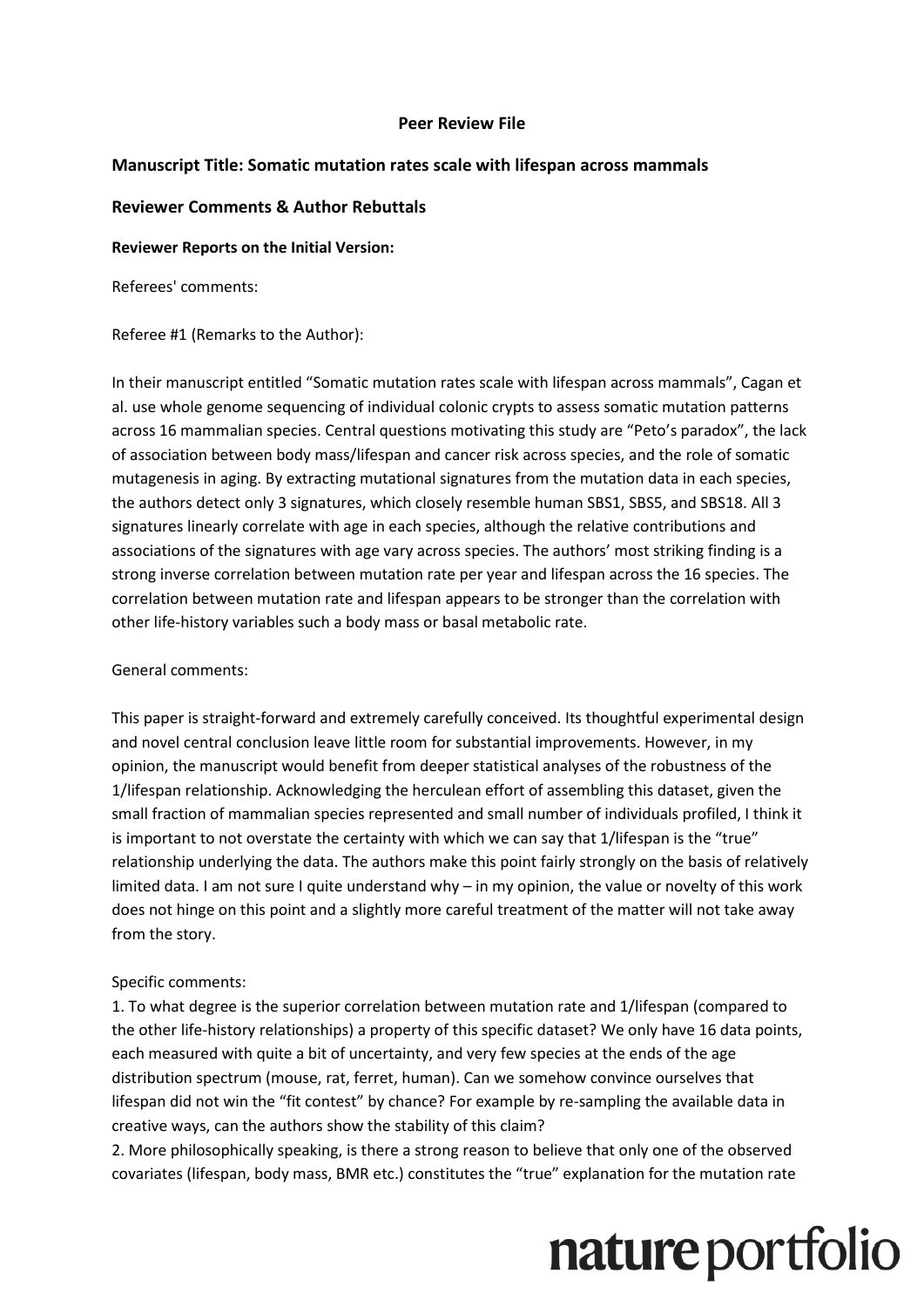variation? Could they not all contribute, perhaps even to different degrees in the evolution of different species? Perhaps the authors can articulate their underlying thinking a bit more clearly on this point.

3. Can a similar analysis as described in point 1 be done for the zero intercept claim for those species where multiple individuals were sequenced (Figure 1c)?

4. Can confidence intervals be added to the bars in Fig 3d, e.g. by bootstrapping?

5. It is interesting that rat and mouse have similar SBS1 rates, similar sizes, and similar lifespans, and yet rat has the most extreme SBSB rate, and mouse the most extreme SBSC rate. Can the authors hypothesize what might drive this difference? What mechanistic hypotheses could explain the different contributions of SBS1, SBSB and SBSC across the different species?

6. There are two entries for Human in ED Table 7.

7. I apologize if I missed this in the methods, but are the authors worried that mutation calling in samples that are not entirely monoclonal (e.g. harbor porpoise, some of the horse and tiger samples) might be problematic? Might we be overestimating mutation burden by counting mutations from multiple crypts or missing some due to reduced sensitivity?

8. The discussion might benefit from including some more controversial points. Currently the narrative is almost a little bit too "optimized" and smooth (at least for my taste). In their discussion, the authors write "The most striking finding of this study is the inverse scaling of somatic mutation rates with lifespan. This has been a long-standing prediction of the somatic mutation theory of ageing. The observation is consistent with a causative role of somatic mutations in mammalian ageing." But some of the authors of this paper have recently published two Biorxiv preprints showing that individuals with increased mutation rates due to deficient polymerases or DNA mismatch repair do not show accelerated aging (only an increased risk of cancer). From the abstract of one of those Biorxiv papers: "The results, therefore, do not support a simple model in which all features of ageing are attributable to widespread cell malfunction directly resulting from somatic mutation burdens accrued during life." How do the authors reconcile these findings with their speculation that mutation rates are a primary cause of aging?

9. Also in the discussion, can the authors speculate on how their findings are expected to relate to cancer risk? Can they include some thoughts about the number of cells that undergo the described mutagenesis in each species and how this number may relate to organism-level cancer risk? Peto's paradox refers partially to lack of association between the number of cells in an organism and cancer risk. Even if individual end-of-life cells across species have a fairly similar mutation burden, overall cancer risk might still be expected to scale with the number of cells in an organism. Of course, we know that it does not, but I think it would be important to clarify that this work does not "solve" Peto's paradox (nor does it need to – that would be a very high bar).

Referee #2 (Remarks to the Author):

Cagan et al. asked whether somatic mutation rates scale across a selection of mammals in relation to the measured species-specific lifespan (80% max scored survivorship). Remarkably, they find that species-specific mutation rate inversely correlates with species-specific lifespan (short-lived species have higher mutation rates) and that the life-long cumulative mutation burden is comparable across species. Their analysis is rigorous, convincing and their conclusions are fully supported by their results.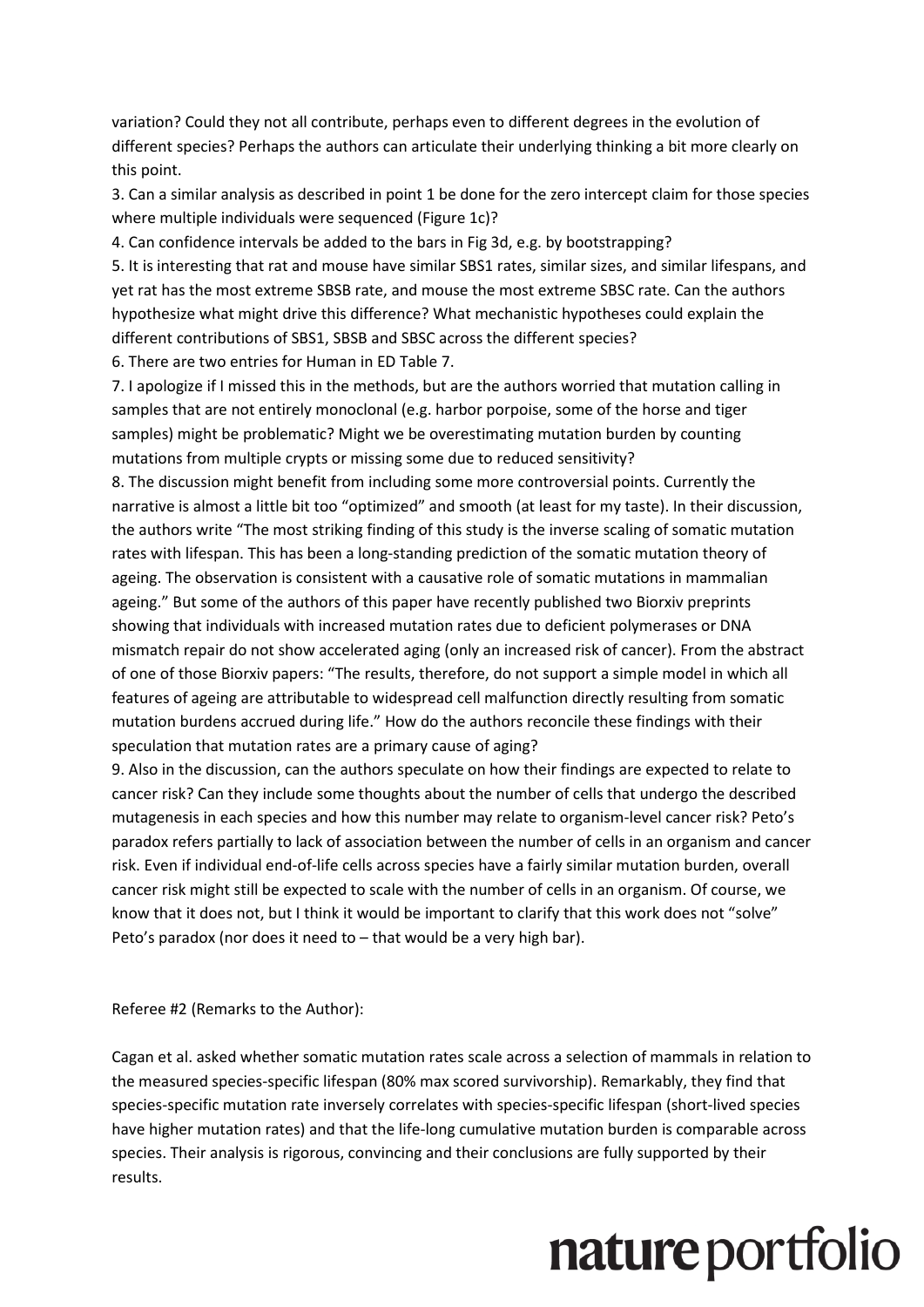The authors measured somatic mutation rates in intestinal crypts across a spectrum of mammals, which differ in body size, lifespan, metabolic rates and phylogenetic relatedness. They call somatic variants in intestinal crypts against skin, using a sequencing depth of 30x. They compute single-basesubstitutions and indels in nuclear and mitochondrial genomes across all species.

I congratulate the authors for a great piece of work. I greatly

enjoyed reading this manuscript, which I consider a milestone and a

breath of pure oxygen in the field of comparative genomics of aging.

What this work shows is a scale-free relationship between the rate of somatic mutations and species-specific lifespan. While the mechanistic part related with the mutational spectra across species alludes to specific shared mechanisms responsible for mutation rates to scale across species with lifespan - and this could have deserved further investigation and mechanistic analysis - the novelty and solidity of the main finding in my opinion is worthy of publication on nature. Questions and comments:

1. Overall, the quality of the figures is not "impressive" and rather cheap. I find that more effort could be placed in making figures 1b and 3a more intuitive to the readers.

2. Have the authors "controlled" somatic mutation rate by estimated genome size (e.g. considered as an explanatory variable)? In several species, (germline, not somatic) mutation rate significantly scale with genome size (e.g., check Cui et al. https://doi.org/10.1016/j.cell.2019.06.004).

3. How far in phylogeny does the relationship between mutation rate and lifespan scale? What about century-long lived whales? What about super long-lived bats? What about beyond mammals? It would be nice if the authors could at least comment on this.

4. I understand that the intercept for the mutation rate model is negligible, as represented in figure 1c. This finding justifies the use of a zero-intercept mixed effect model. However, it would be important to know what happens with a multilevel mixed effect model, where intercept and slope are "learned" from the data. This way, the authors can report an actual mean value for the intercepts in their model.

Referee #3 (Remarks to the Author):

In their study, the authors report a detailed survey of somatic mutation rates in 16 species. I am not aware of a previous attempt to measure somatic mutation rates in so many species and with these methods or others that would provide such a detailed comparative portrait of somatic mutation. Their findings were that somatic mutation rate scales best with lifespan rather than mass or other life history traits and that mutational patterns are largely the same across these mammals. They also report that despite 30-fold range in lifespan, the end of life mutational burden only ranges about 3 fold across these species. I found the approach to be powerful and the conclusions to be impactful.

While these specific methods are not my specialty, the authors convincingly argue that their model (the intestinal crypt) and methods (resequencing of multiple samples and individuals with detailed filtering) are sound and ideal for these questions. key diagnostic results are also in-line with previously reported conclusions from human studies.

The analyses were also sound in my view and yet simple enough to be general and robust and understood by most readers. For example, the amount of variance in mutation rate explained by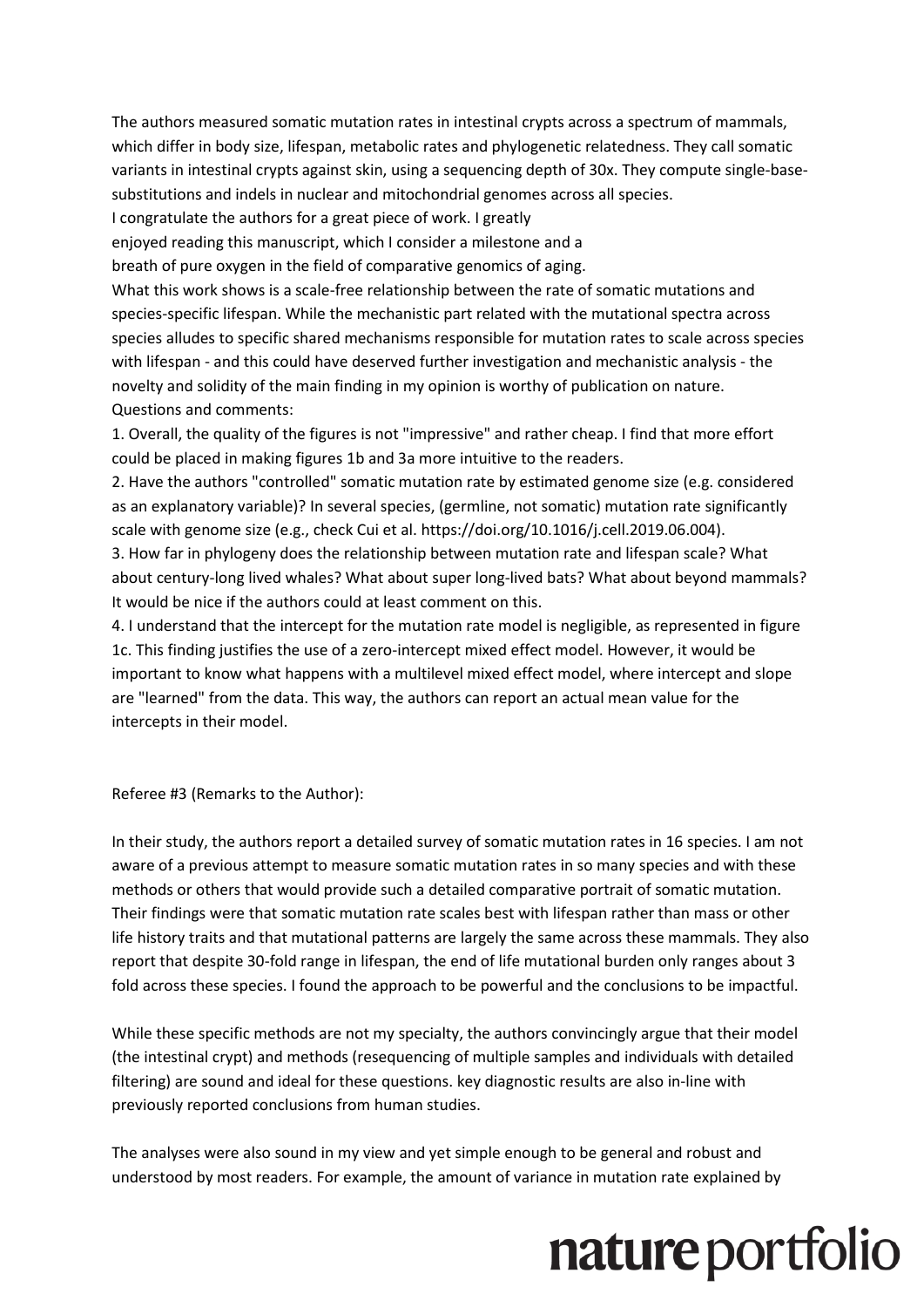inverse age was not subtle (82%) and this speaks to the strength of that conclusion.

I find the study to be exciting, clear, well written and well executed. Proper controls were performed and alternative explanations were explored. From my perspective, I did not find many concerns. I would like to see this manuscript published at Nature.

Minor Concern:

1. It would help the reader to have more explanation of how mutational signatures are derived and what they represent, when they are first presented.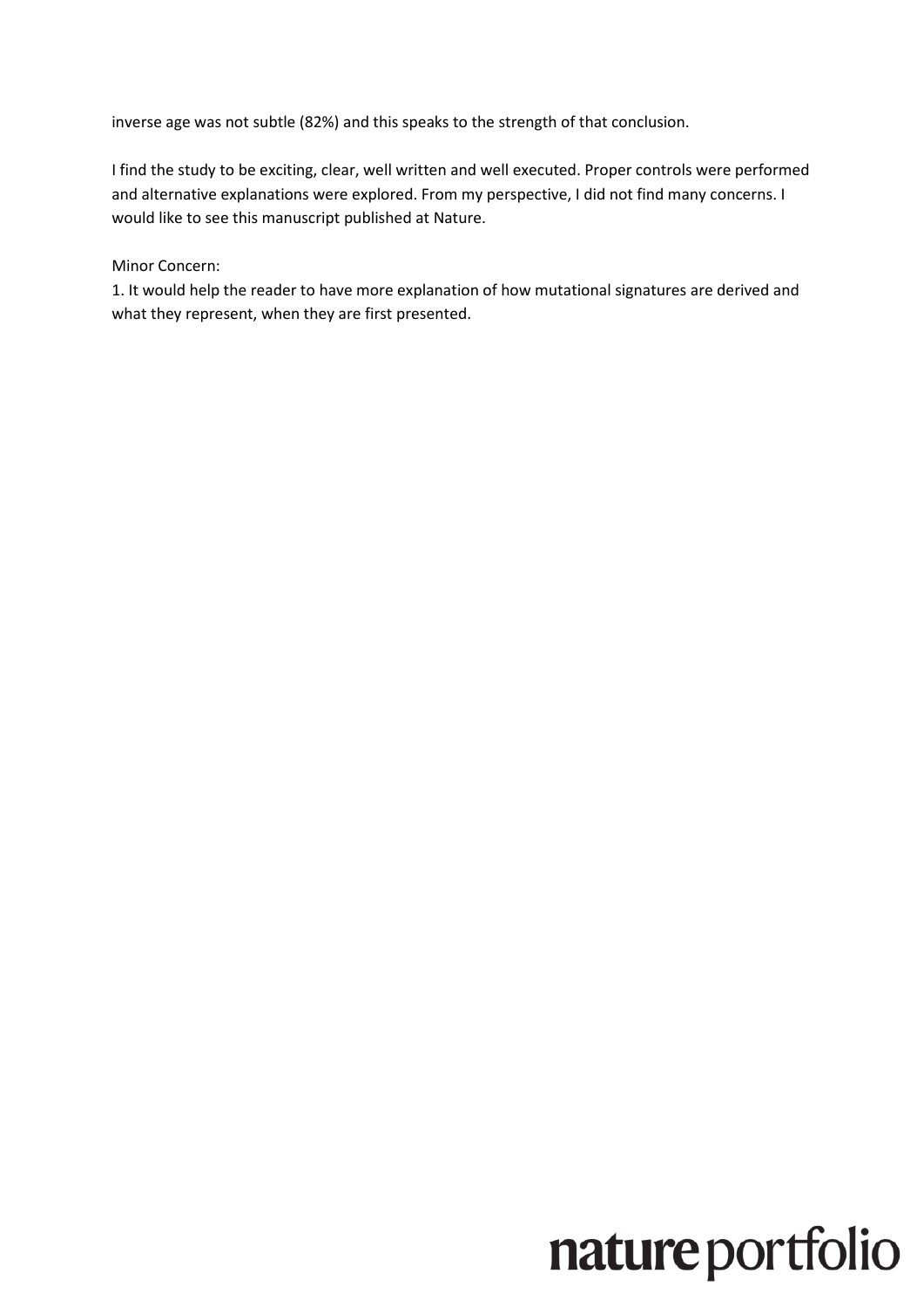#### **Author Rebuttals to Initial Comments:**

Referee expertise:

Referee #1: cancer genomics, somatic evolution

Referee #2: evolutionary genetics of ageing

Referee #3: comparative genomics

Referees' comments:

#### **Referee #1 (Remarks to the Author):**

*Reviewer: In their manuscript entitled "Somatic mutation rates scale with lifespan across mammals", Cagan et al. use whole genome sequencing of individual colonic crypts to assess somatic mutation patterns across 16 mammalian species. Central questions motivating this study are "Peto's paradox", the lack of association between body mass/lifespan and cancer risk across species, and the role of somatic mutagenesis in aging. By extracting mutational signatures from the mutation data in each species, the authors detect only 3 signatures, which closely resemble human SBS1, SBS5, and SBS18. All 3 signatures linearly correlate with age in each species, although the relative contributions and associations of the signatures with age vary across species. The authors' most striking finding is a strong inverse correlation between mutation rate per year and lifespan across the 16 species. The correlation between mutation rate and lifespan appears to be stronger than the correlation with other life-history variables such a body mass or basal metabolic rate.*

#### **General comments:**

*Reviewer: This paper is straight-forward and extremely carefully conceived. Its thoughtful experimental design and novel central conclusion leave little room for substantial improvements. However, in my opinion, the manuscript would benefit from deeper statistical analyses of the robustness of the 1/lifespan relationship. Acknowledging the herculean effort of assembling this dataset, given the small fraction of mammalian species represented and small number of individuals profiled, I think it is important to not overstate the certainty with which we can say that 1/lifespan is the "true" relationship underlying the data. The authors make this point fairly strongly on the basis of relatively limited data. I am not sure I quite understand why – in my opinion, the value*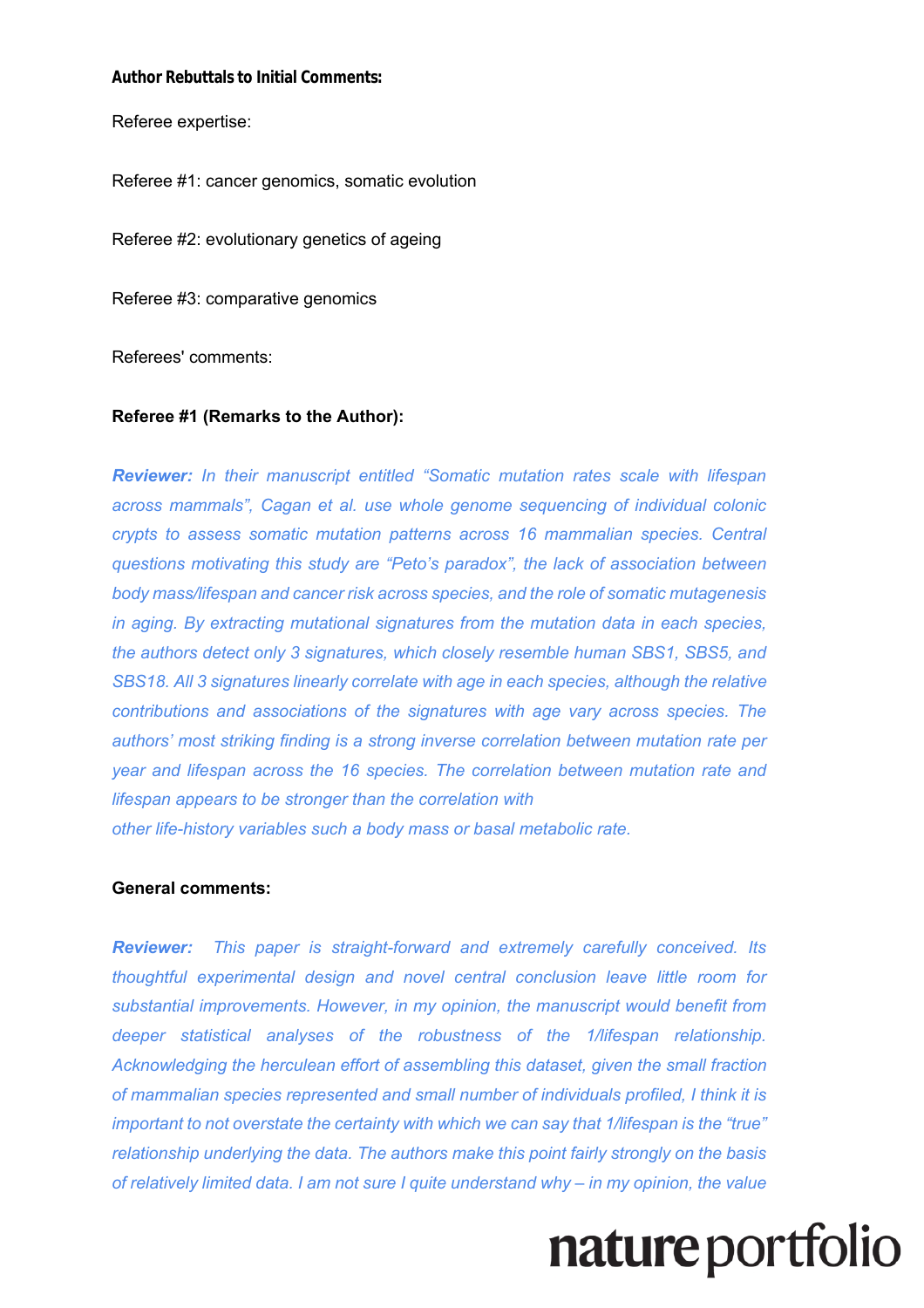*or novelty of this work does not hinge on this point and a slightly more careful treatment of the matter will not take away from the story.*

### **Specific comments:**

*Reviewer: 1. To what degree is the superior correlation between mutation rate and 1/lifespan (compared to the other life-history relationships) a property of this specific dataset? We only have 16 data points, each measured with quite a bit of uncertainty, and very few species at the ends of the age distribution spectrum (mouse, rat, ferret, human). Can we somehow convince ourselves that lifespan did not win the "fit contest" by chance? For example by re-sampling the available data in creative ways, can the authors show the stability of this claim?* 

**Authors' response:** We thank the reviewer for this suggestion.

To shorten the main text, we had originally described several supportive statistical analyses only in the Methods. Following the reviewer's question, we have strengthened this part of the main text with additional statistical analyses and 4 additional panels in Fig 3. All of the analyses support the original conclusions.

The analyses are described in more detail below and include:

- 1. An allometric regression of lifespan before introducing the 1/lifespan model. The allometric slope is not significantly different from -1, supporting the simpler and theoretically more meaningful 1/lifespan model.
- 2. Throughout the paper, we used linear mixed effect (LME) regression models to perform robust inferences on these data. Whereas it is true that we only have data from 16 species, LME regression models enable us to utilise the information from 208 genomes and 56 individuals. This makes better use of the full dataset than simple re-sampling. However, we have also added a bootstrap analysis as suggested by the reviewer.
- 3. To assess whether body size or other life history variables explain some of the variation in somatic mutation rates across species independently of lifespan, we perform two separate analyses: LME nested models and partial correlation analysis.

### 1. Allometric regression on lifespan

The 1/lifespan model is one of the simplest possible relationships between somatic mutation rates and lifespan and a long-standing theoretical prediction. If all species end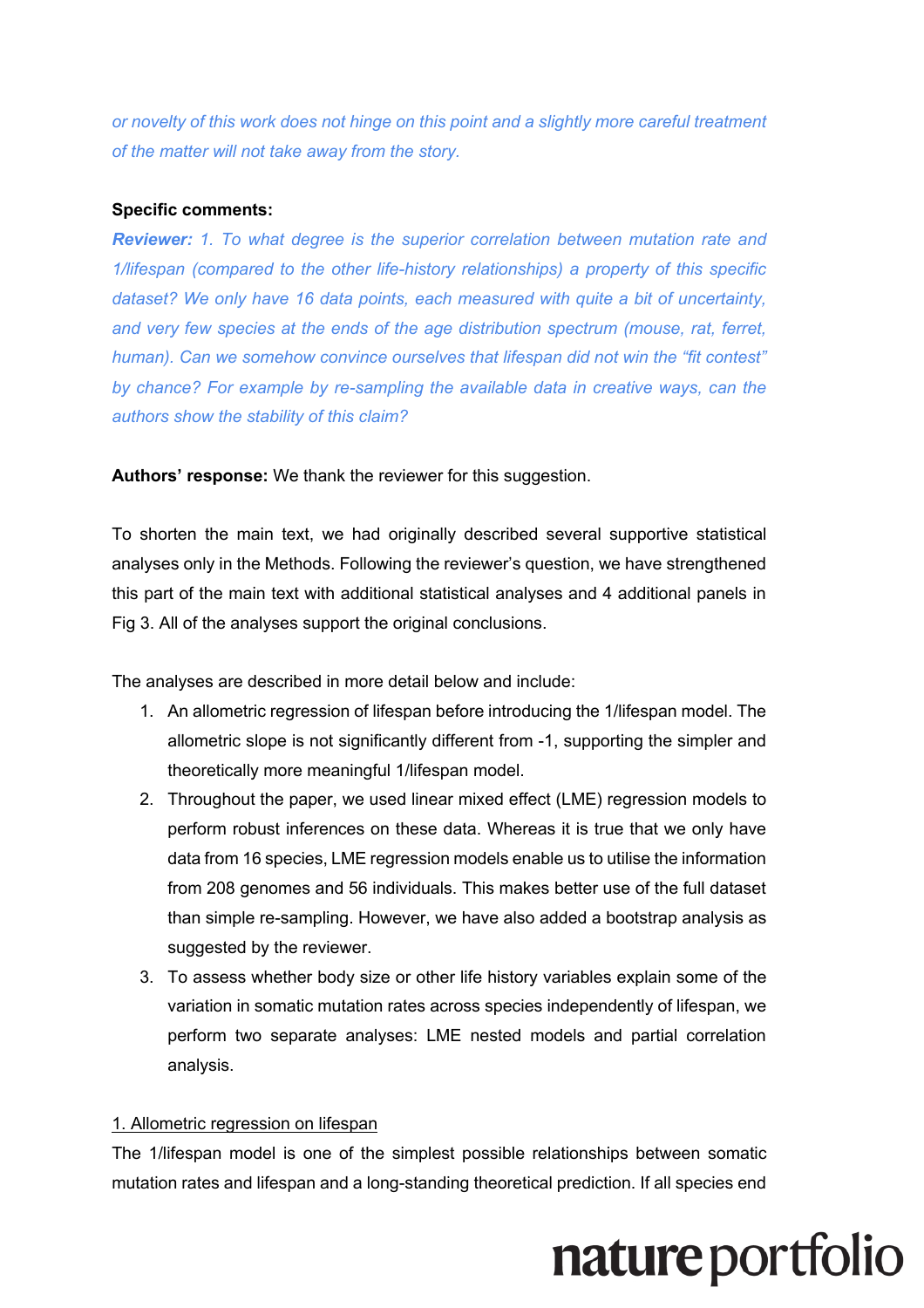their lifespans with the same mutation burden per cell, then somatic mutation rates will vary according to 1/lifespan (rate  $\times$  lifespan =  $k$ , which can be rewritten as rate =  $k \times$ 1/lifespan, where *k* is the end-of-lifespan mutation burden). *k* can then be inferred from a zero-intercept linear regression using a 1/lifespan transformation (a simple 1 parameter regression).

This 1-parameter regression was the original analysis presented in the main text. However, this was also supported by an unconstrained allometric regression and by alternative analyses of the data, which were only shown in the Methods. With *r* being the somatic mutation rate per cell per year and *L* being the lifespan of a species, an allometric relationship between them can be expressed as:  $r = k L<sup>a</sup>$ . Using the usual log conversion, this yields  $log(r) = log(k) + a log(L)$ . This model can then be fitted using a standard linear regression with 2 parameters (intercept and slope). Applying this to lifespan yielded a linear relationship with a slope (=*a*) close to and not significantly different from -1, further supporting the use of the simpler 1/lifespan model:  $r = k L^{-1} = k$ (1/*L*). This analysis clarifies that the choice of 1/lifespan was data-driven and not merely theory-driven, but we did not include it in the original main text. This is now described in the main text and in Fig 3. The log-log representation of somatic mutation rates vs lifespan or body size (Fig 3b-c) are also useful alternative representations of the data, as they clearly show that the allometric relationship between these variables holds across the full range of lifespans.

A complementary analysis that yields the same conclusion is to study the correlation between the end-of-lifespan mutation burden (ELB) and the lifespan of a species. Theory would predict that ELB should be similar across species and unrelated to the lifespan of a species. A regression of ELB vs lifespan confirms this (slope *P*=0.39).

### 2. Linear mixed effect regression models and bootstrapping

Our full dataset includes 208 crypts from 56 individuals from 16 species. When performing statistical analysis of the data, it is important to fully utilise the power of this design rather than collapsing the dataset into 16 data points. Linear mixed effect models enable us to perform robust regressions while accounting for the hierarchical structure of the data and the variance among individuals from each species and among crypts from each individual. These models strongly support that lifespan, rather than other life history variables, dominates the variation in somatic mutation rates across species. LME regression reveals that the fraction of variance explained (FVE, analogous to  $R^2$ ) for 1/lifespan (1-parameter regression) is 0.82 ( $P=2.9$  $\times$ x10<sup>-9</sup>). Using a 2-parameter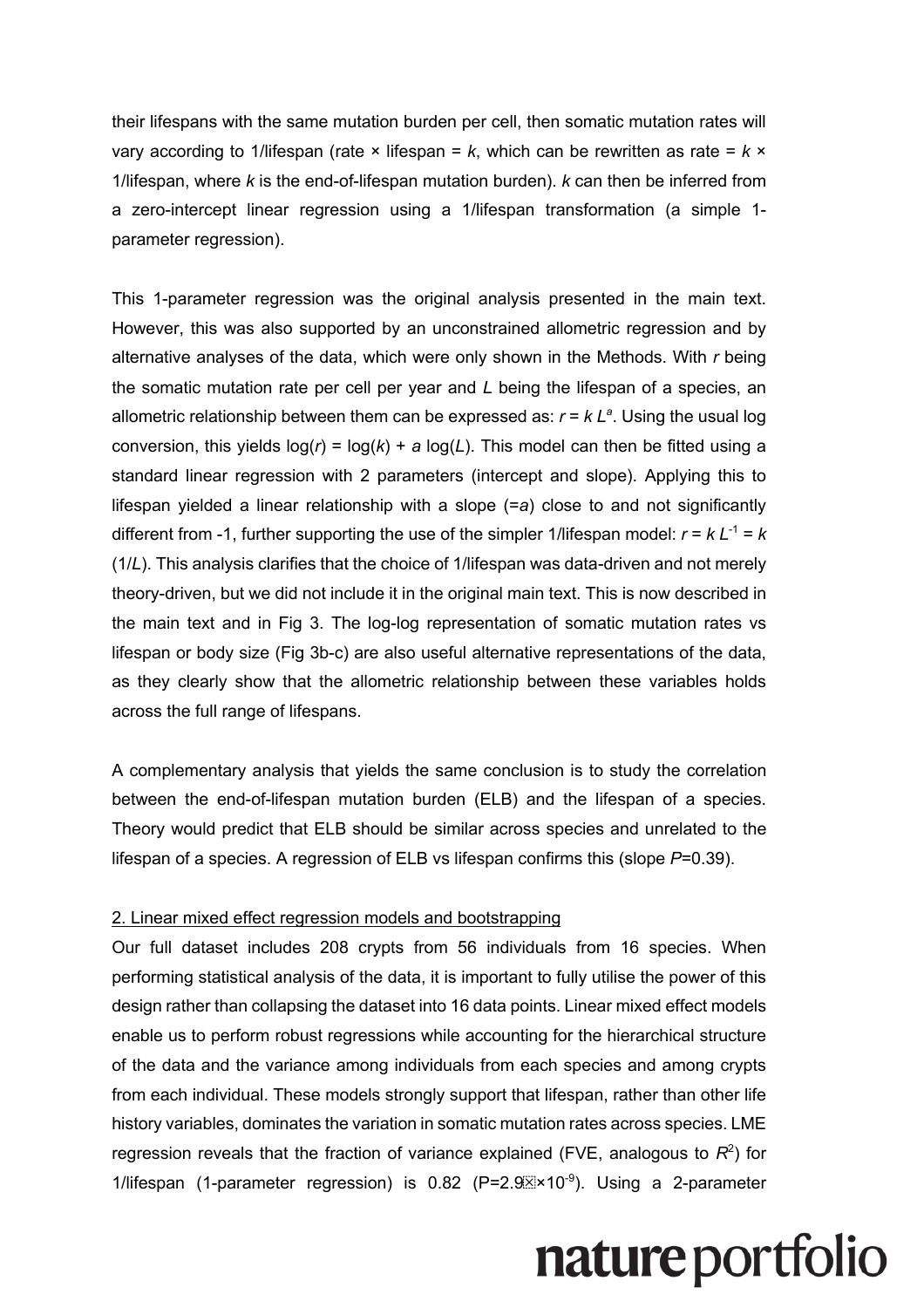allometric regression, the FVE for log(lifespan) is 0.85 (P=1.0×10<sup>-6</sup>). In contrast, the FVEs for other life history variables alone are much lower:  $log_{10}(body \, mass)$  (FVE=0.44, Fig 3f), litter size (FVE=0.51),  $log_{10}(BMR)$  (FVE=0.27), BMR residuals (FVE=0.48); using 2-parameter LME models.

Having statistically shown that lifespan (and in particular the simpler 1/lifespan model) predicts somatic mutation rates much more strongly than any other life history trait studied, we then assessed whether other life history variables may still explain some variation in somatic mutation rates not already explained by lifespan. To do so, we used both nested LME models and partial correlation analyses. We fitted LME regression models using lifespan alone or lifespan in combination with one of the other life history variables. This analysis revealed that other life history variables had very little additional explanatory power (Fig 3f). We then used partial correlation analysis as an alternative approach to study this question, obtaining the same result (this is described in section 3 below and now shown in 2 new panels in Fig 3).

Following the reviewer's request, we have included these supplementary analyses in the main text. Given the hierarchical structure of the data, we think that the LME regression models, both with 1 and 2 variables, and the partial correlation analyses are superior to the use of subsampling or bootstrapping. However, motivated by the reviewer's question, we have also included a bootstrapping analysis in the manuscript (Methods). Two different bootstrapping tests were performed, resampling individuals with replacement or resampling species. These analyses demonstrate that the correlation between mutation rate and 1/lifespan is much more robust to bootstrapping at both the individual and species level than the correlation between mutation rate and  $log<sub>10</sub>(mass)$ . Bootstrapping at the level of individuals yielded FVE estimates for lifespan and  $log<sub>10</sub>(mass)$  very similar to those using the full dataset (see blue curves in the image below). Resampling whole species also yielded supporting results, although as expected it caused considerable loss of information. The correlation with 1/lifespan remained strong across bootstraps, but the correlation with log(body mass) varied in quality when resampling species. This was caused by the loss of informative species in some bootstraps. For example, naked mole-rat is a highly informative species in the present study (and in ageing research in general) for its long longevity despite its small body mass. Bootstrapping at the species level led to occasional resampled datasets without naked mole-rat, with a concomitant reduction in the power to distinguish the explanatory power of lifespan vs body mass. We have included these analyses at the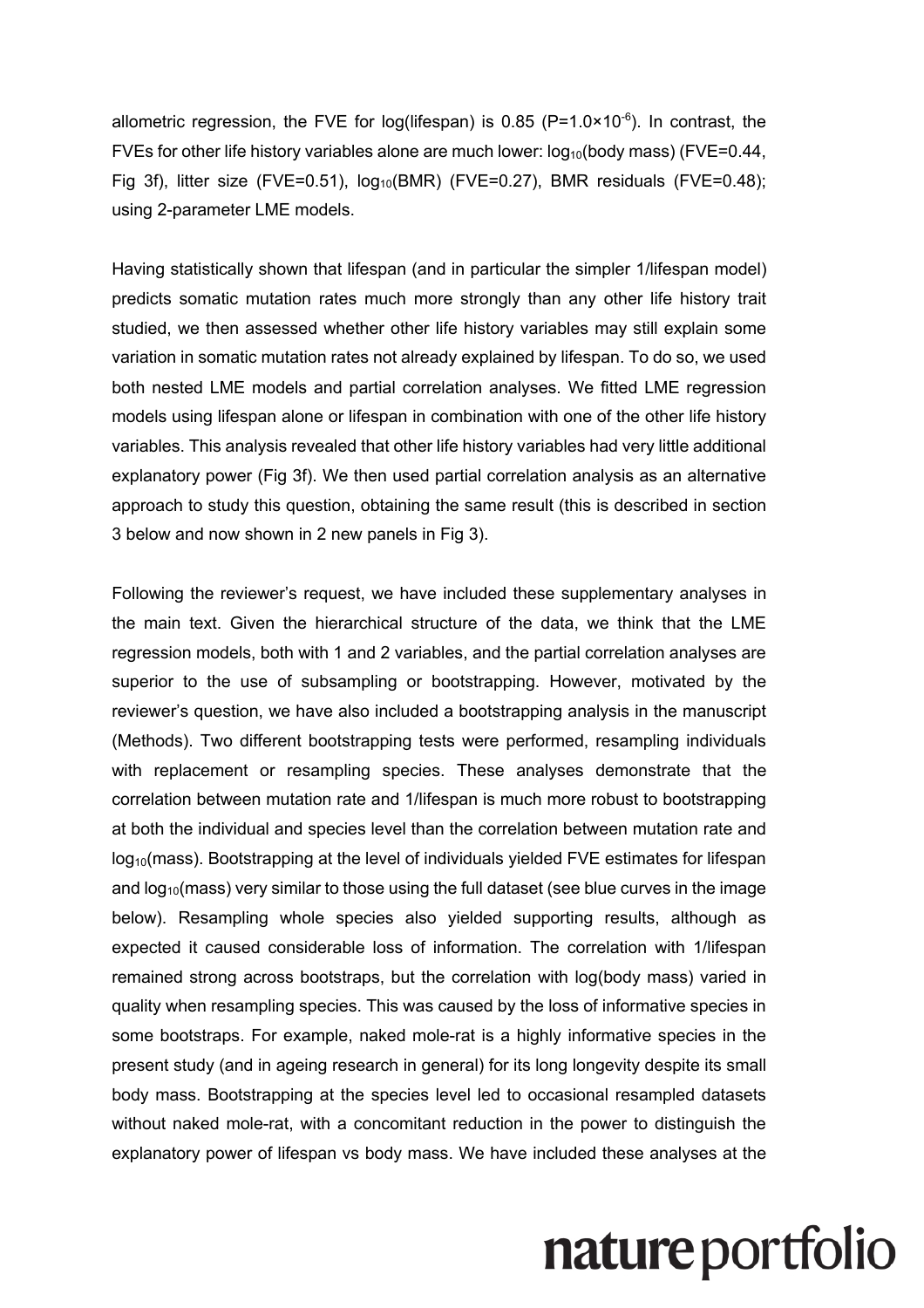request of the reviewer, but the LME and partial correlation analyses are better suited to exploit the full dataset.

#### 3. Partial correlation analysis

In addition to the nested LME regression models, we used partial correlation analysis to assess whether somatic mutation rates are associated with lifespan independently of body mass, and vice versa. Partial correlation measures the correlation of the residuals of two variables after removing the association of both variables with a third confounding variable (e.g. correlating the residuals of mutation rates and lifespan after removing their respective associations with body mass). This analysis clearly revealed that the association between somatic mutation rates and lifespan is independent of the bodymass variable, whereas the association between somatic mutation rates and body mass is lost after removing the association of both variables with lifespan (Fig 3b and 3d).

Importantly, this result remains after removing naked mole-rat from the data, showing that this claim is not dependent on the presence of naked mole-rat in the study. This new analysis without the naked mole-rat has been added to the Methods.



**Extended Data Figure 14c. Distributions of regression FVE under bootstrapping.** For the linearmixed effects models regressing somatic mutation rates on inverse lifespan (no intercept; left) and logmass (free intercept; right), each shaded curve presents the distributions of the fraction of inter-species variance explained (FVE) by each model, for 10,000 bootstrap replicates obtained through random resampling of either individuals (blue) or species (orange) (**Methods**). Vertical lines indicate the FVE values obtained using the entire data set.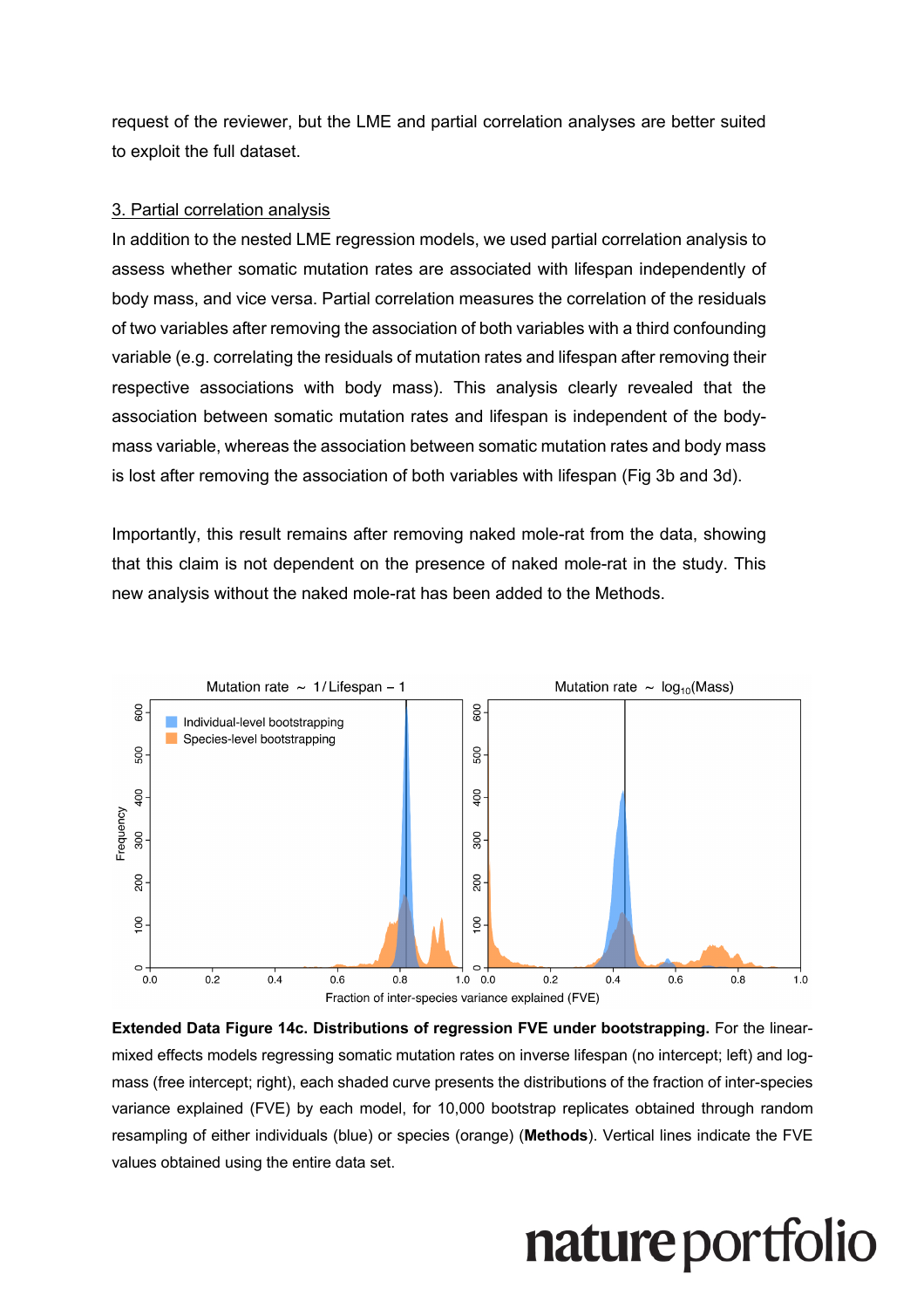**Action**: We have strengthened the statistical analyses of this part of the main text. We now describe the association between somatic mutation rates and lifespan using an unconstrained allometric model first (2 parameters), which justifies the use of the simpler and more meaningful 1/lifespan model (1 parameter). We have also added 4 new panels to Fig 3, including allometric (log-log) plots for lifespan and body mass, and the partial correlation allometric plots (formerly in Extended Data Figure 19). These analyses are now described in the main text, strongly supporting the original claims. We have also added the bootstrap analyses suggested by the reviewer (Methods section 16 and Extended Data Figure 14c).

**Reviewer:** 2. More philosophically speaking, is there a strong reason to believe that only one of the observed covariates (lifespan, body mass, BMR etc.) constitutes the "true" explanation for the mutation rate variation? Could they not all contribute, perhaps even to different degrees in the evolution of different species? Perhaps the authors can articulate their underlying thinking a bit more clearly on this point.

**Authors' response:** We thank the reviewer for their question.

We would like to clarify that prior to performing this study, we did not expect a single variable to explain most of the variation of somatic mutation rates across species. However, this is what the data revealed. Three key analyses confirm that lifespan is by far the strongest prediction of the variation of somatic mutation rates:

- 1. LME regression models of each variable against somatic mutation rates reveals that lifespan has a much stronger correlation with somatic mutation rates than any other life history trait studied (Fig 3f).
- 2. LME regression models with lifespan, alone or in combination with other variables, revealed that other life history traits do not explain a significant amount of additional variance in somatic mutation rates. Likelihood ratio tests, *P*=0.16 for body mass, *P*=0.92 for litter size, *P*=0.083 for log-BMR, *P*=0.79 for allometric BMR residuals.
- 3. Finally, partial correlation tests were used to assess whether body mass or other life history variables could explain any of the variation in somatic mutation rates after removing the correlation with lifespan. These tests convincingly concluded that the association of somatic mutation rates with lifespan was strong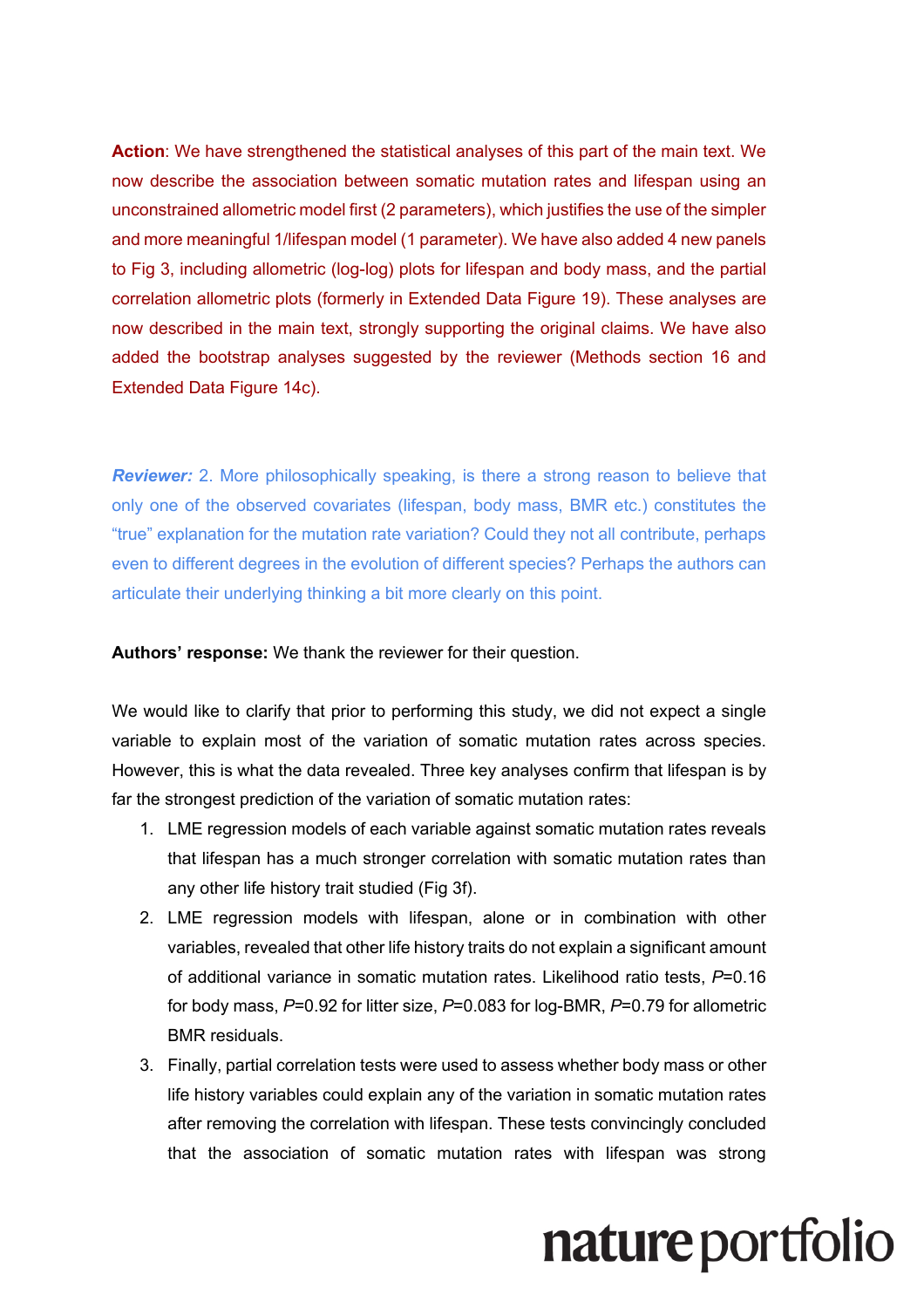independently of body mass, whereas the correlation with body mass became non-significant after removing the correlation with lifespan.

In summary, in our dataset, 1/lifespan alone explained 82% of the variance in somatic mutation rates across mammalian species, with no other life history variable explaining a statistically significant fraction of the remaining variance. Whereas larger studies with many more species may identify small contributions from other variables, the overwhelming dominance of lifespan is highly unlikely to change given the results in our dataset.

**Action**: We have strengthened and clarified this section in the main text. We have also added two supplementary sections, on cancer risk and on ageing, that we hope help to contextualise and interpret these results.

*Reviewer:* 3. Can a similar analysis as described in point 1 be done for the zero intercept claim for those species where multiple individuals were sequenced (Figure 1c)?

**Authors' response:** We thank the reviewer for this suggestion.

We have attempted to do this following this request. Unfortunately, for most species the number of individuals is not large enough to allow a reliable bootstrap analysis. This is because the number of possible different bootstrap samples that can be produced from the data via resampling of individuals with replacement would be too small for accurate percentile confidence intervals to be inferred. For example, with 3 individuals, only 10 different bootstraps are possible (for further details about some of the problems resulting from bootstrap confidence intervals from small samples, see Hesterberg  $^1$ ). Despite these limitations, by restricting the analysis requested to those species with 5 or more individuals (>100 possible bootstraps per species), we can confirm that we obtain confidence intervals for the intercept overlapping zero: human (-1612, 1913), mouse (- 83, 189) and rat (-3918, 117). Therefore, the bootstrapping results are consistent with those presented in the manuscript using linear regression models (Fig 1c and Supplementary Table 3), which we were able to run on all species with at least 3 individuals.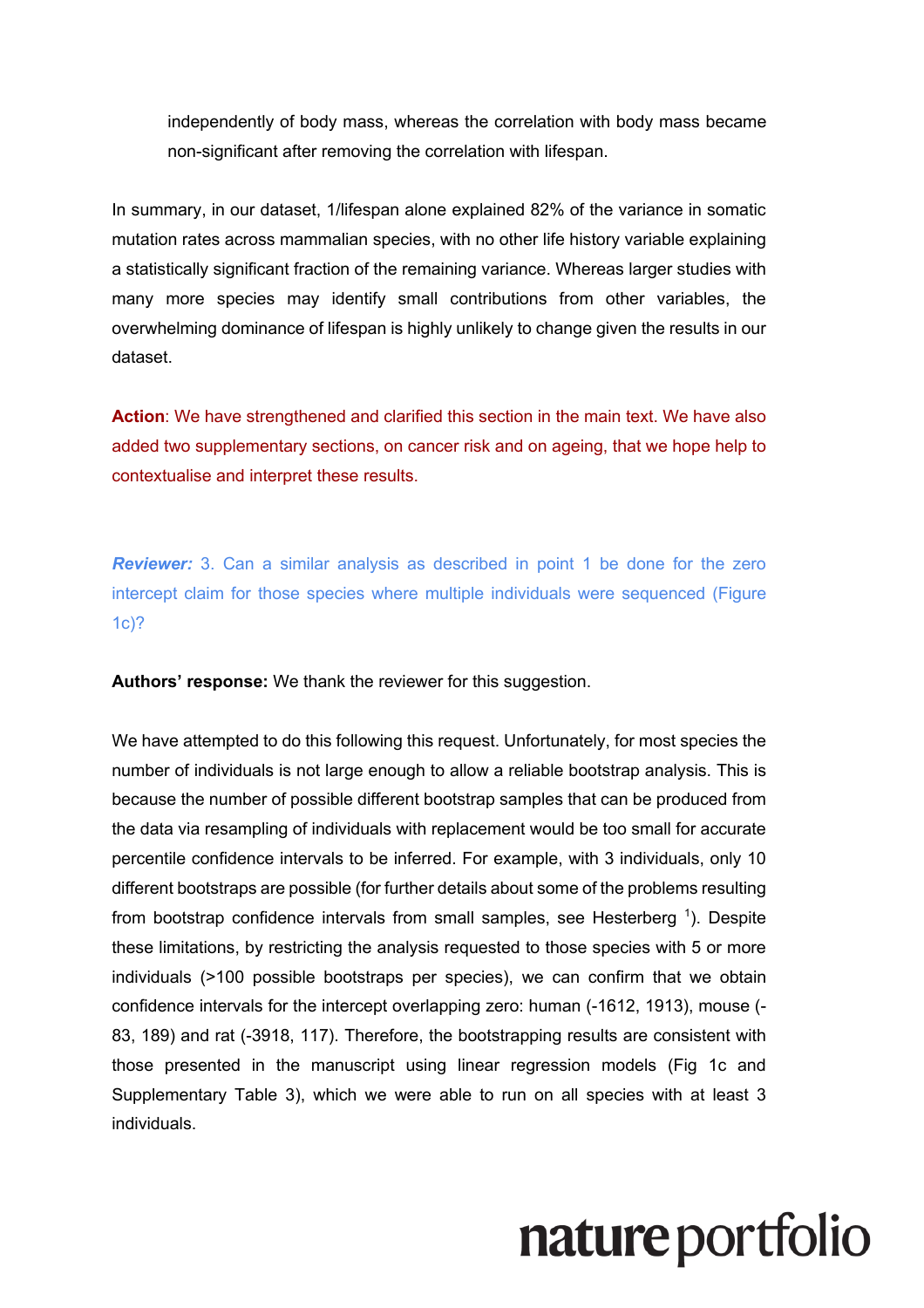For completion, we have also run the LME regression model shown in Fig 3d using free intercepts; being a mixed-effects model, this takes advantage of the availability of multiple crypts per individual. Comparing the fit of this free-intercept LME model to the zero-intercept model also revealed a non-significant contribution of the intercepts, based on a Likelihood Ratio Test (*P*=0.23) and both the BIC and AIC model selection criteria (Methods, section 17). This shows that a zero-intercept LME model is more appropriate than a free-intercept model for the regression in Fig 3d.

*Reviewer:* 4. Can confidence intervals be added to the bars in Fig 3d, e.g. by bootstrapping?

**Authors' response:** We thank the reviewer for this useful suggestion. In response to this, we have performed a bootstrap analysis at the individual level (with the same method described in our answer to Question 1) to produce 95% bootstrap intervals for all the FVE estimates presented in Fig 3f (formerly 3d). We agree that this addition will help the readers to appreciate the robustness of our regression results.

**Action**: We have added 95% bootstrap intervals to the results presented in Fig 3f.

*Reviewer:* 5. It is interesting that rat and mouse have similar SBS1 rates, similar sizes, and similar lifespans, and yet rat has the most extreme SBSB rate, and mouse the most extreme SBSC rate. Can the authors hypothesize what might drive this difference? What mechanistic hypotheses could explain the different contributions of SBS1, SBSB and SBSC across the different species?

**Authors' response:** We thank the reviewer for this comment. This is indeed an interesting observation. It is difficult to speculate about the mechanistic bases for these differences across species, as we know little about what factors control the rates of these signatures even in human tissues. SBS1 is believed to be caused by 5 methylcytosine (5meC) deamination and repaired largely by mismatch repair. The aetiology of SBS5 remains largely unknown, although it may reflect the action of several forms of DNA damage followed by DNA repair independent of cell division<sup>2</sup>. SBSC resembles signatures SBS18/36, believed to be associated with oxidative damage and whose repair is believed to be dominated by base excision repair.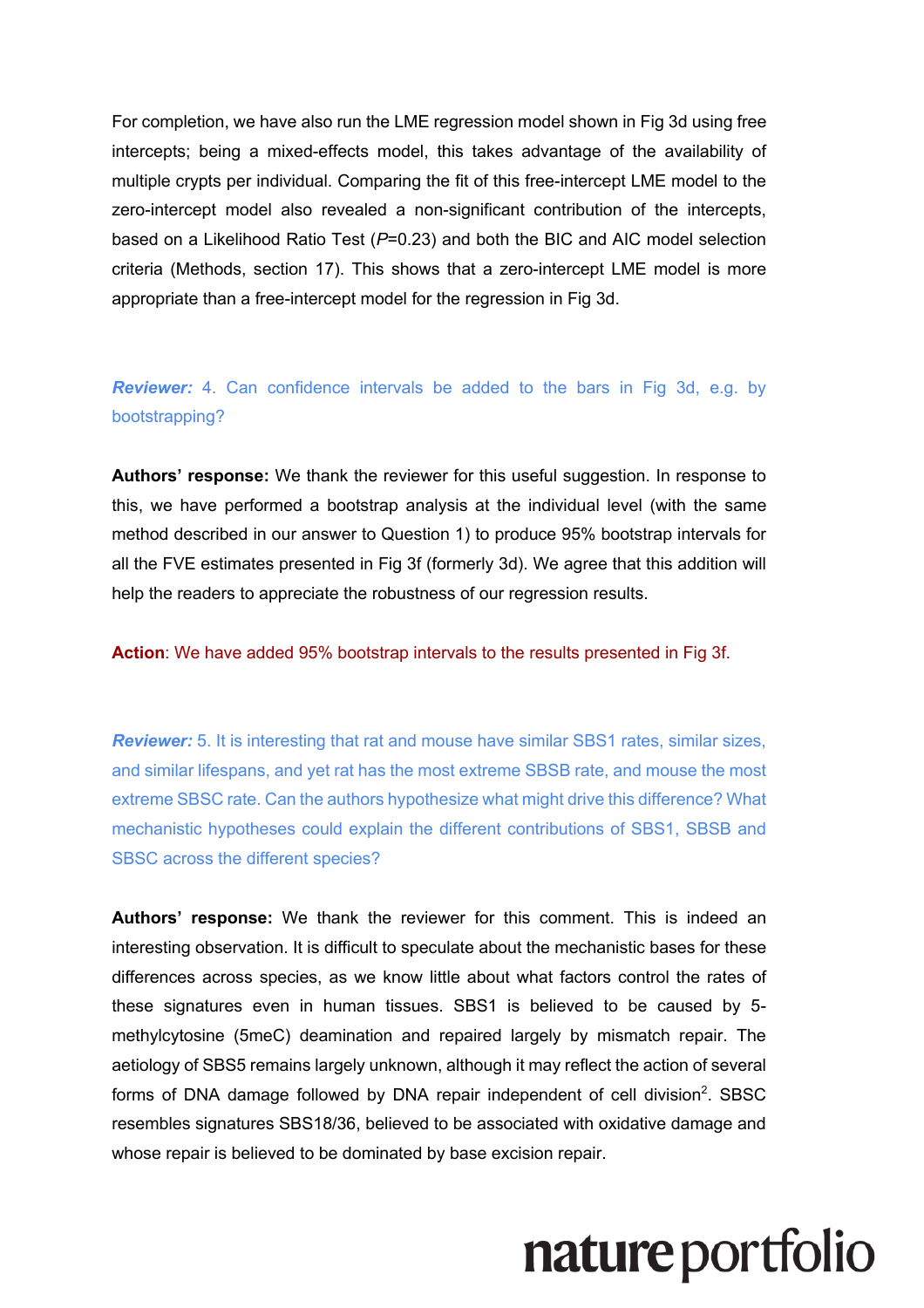In theory, differences in the rates of SBS1, SBSB and SBSC mutations could be explained by: (1) different rates of damage, (2) different rates of DNA repair, and/or (3) different DNA repair accuracies. For example, the rate of SBS1 could be affected by different levels of methylation (i.e. different frequencies of 5meC), different rates of spontaneous deamination, different activities of mismatch repair, different rates of cell division (replication can fix T:G mismatches caused by 5meC deamination before they are repaired) or even by different repair accuracies (MMR tends to repair T:G mismatches correctly to C:G, but accuracy could vary). Recent studies in individuals carrying mutations in the mismatch repair genes *MSH2*/*MSH6* or in the base excision repair gene *MUTYH* have reported dramatic increases in the rates of SBS1 and SBS18/36, respectively<sup>3,4</sup>. This shows that, under normal circumstances, the vast majority of DNA damage events are correctly repaired, and that large changes in somatic mutation rates could be achieved through evolutionary pressure on key DNA repair enzymes.

At present, knowledge of all of the factors involved in the modulation of SBS1, SBSB and SBSC across species is too limited to speculate. But we hope that this study, as well as recent technical advances (e.g. Abascal et al. 2021), will motivate and facilitate future mechanistic studies on these questions.

### *Reviewer:* 6. There are two entries for Human in ED Table 7.

**Authors' response:** We thank the reviewer for highlighting this. The two entries for human in ED Table 7 represent two different estimates for human intestinal stem cell dynamics obtained from the literature. We included them as separate entries to show the diversity of estimates and resulting uncertainty in these data.

**Action**: We have updated the table legend to clarify that the entries represent separate cell division estimates obtained from the literature.

*Reviewer:* 7. I apologize if I missed this in the methods, but are the authors worried that mutation calling in samples that are not entirely monoclonal (e.g. harbor porpoise, some of the horse and tiger samples) might be problematic? Might we be overestimating mutation burden by counting mutations from multiple crypts or missing some due to reduced sensitivity?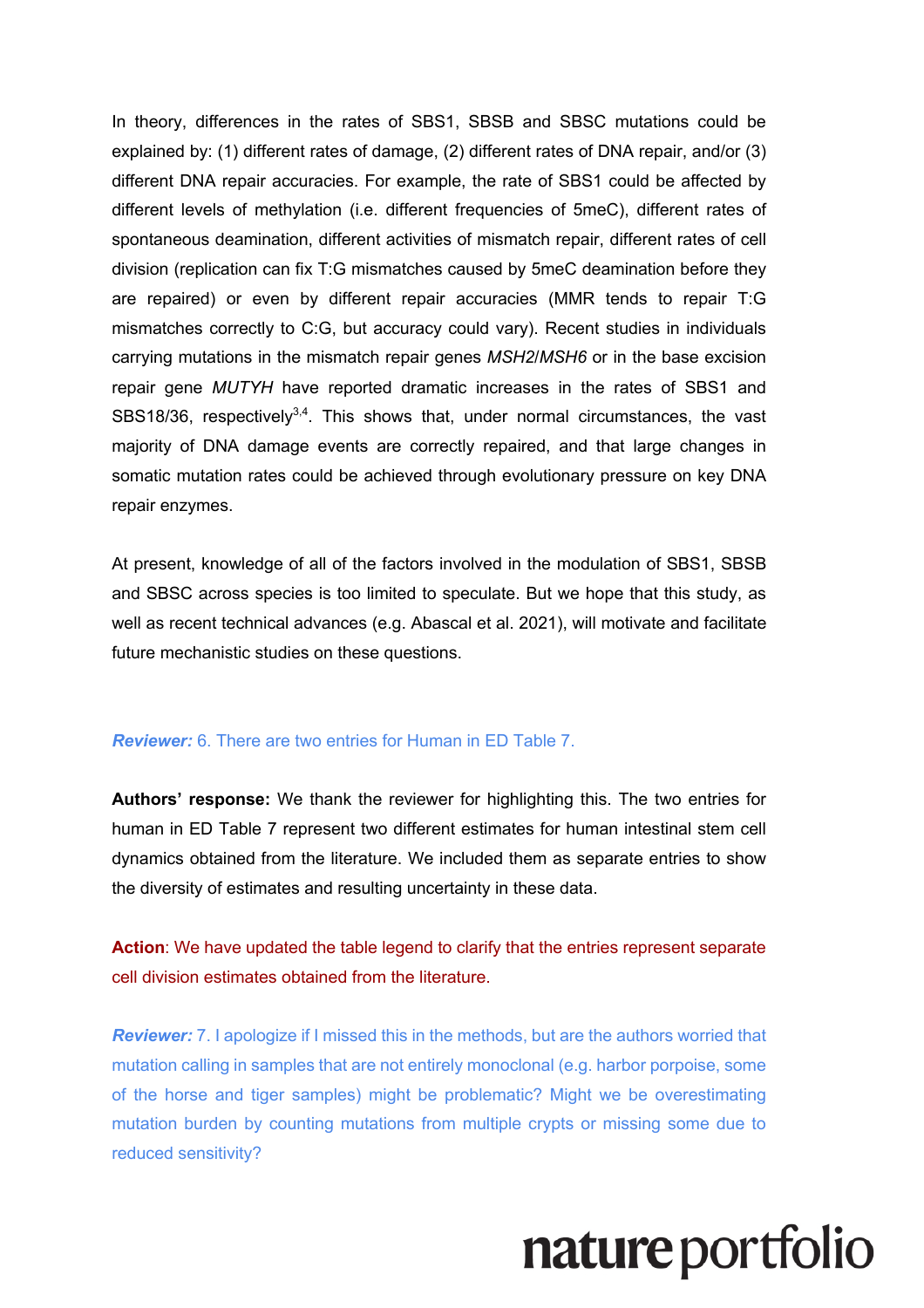**Authors' response:** The reviewer is correct that polyclonal samples, if not handled correctly, can complicate the estimation of mutation burdens. For this reason, in this study we used a stringent filtering strategy to identify and exclude samples where polyclonality might lead to erroneous mutation rate estimates. Briefly, we used a truncated binomial mixture model to infer the clonal structure of each crypt. Only crypts composed of a single clone, and with sufficient coverage to ensure good mutation detection sensitivity, were used in the study. A detailed description of this process can be found in Methods (section 7) and is reproduced below (italics added).

"Our method for estimation of mutation rates assumes monoclonality of colorectal crypt samples. This assumption can be violated due to several causes, including contamination from other colorectal crypts during microdissection or library preparation, contamination with non-epithelial cells located in or near the crypt, insufficient time for a stem cell to drift to clonality within the crypt, or the possibility that in some species, unlike in humans, polyclonal crypts are the norm. Therefore, a truncated binomial mixture model was applied in order to remove crypts that showed evidence of polyclonality, or for which the possibility of polyclonality could not be excluded. An expectation–maximization (EM) algorithm was employed to determine the optimal number of variant allele fraction (VAF) clusters within each crypt sample, as well as each cluster's location and relative contribution to the overall VAF distribution. ... After applying this model to the somatic substitutions identified in each sample, sample filtering was performed on the basis of the following three criteria.

**Low mutation burden.** We discarded samples presenting fewer than 50 somatic variants, which was indicative of low DNA quality or sequencing issues.

**High mutation burden.** We discarded samples with a number of somatic variants greater than three times the median burden of samples from the same individual (excluding samples with less than 50 variants). This served to exclude a small minority of samples presenting evident sequencing quality problems (such as low sequencing coverage), but which did not fulfill the low-VAF criterion for exclusion (see below).

**Low VAF**. We discarded samples in which less than 70% of the somatic variants were assigned to clusters with VAF  $\geq$  0.3. However, this rule was not applied to those cases in which all the samples from the same individual had primary clusters with mean VAF < 0.3; this was done to prevent the removal of samples from individuals presenting high fractions of non-epithelial cells, but whose crypts were nonetheless dominated by a single clone.

These criteria led to the exclusion of 41 out of 249 samples. On the basis of visual assessment of sequencing coverage and VAF distributions, we decided to preserve three samples (ND0003c\_lo0004, ND0003c\_lo0011, TIGRD0001b\_lo0010) which we considered to be clonal, but which would have been discarded based on the criteria above."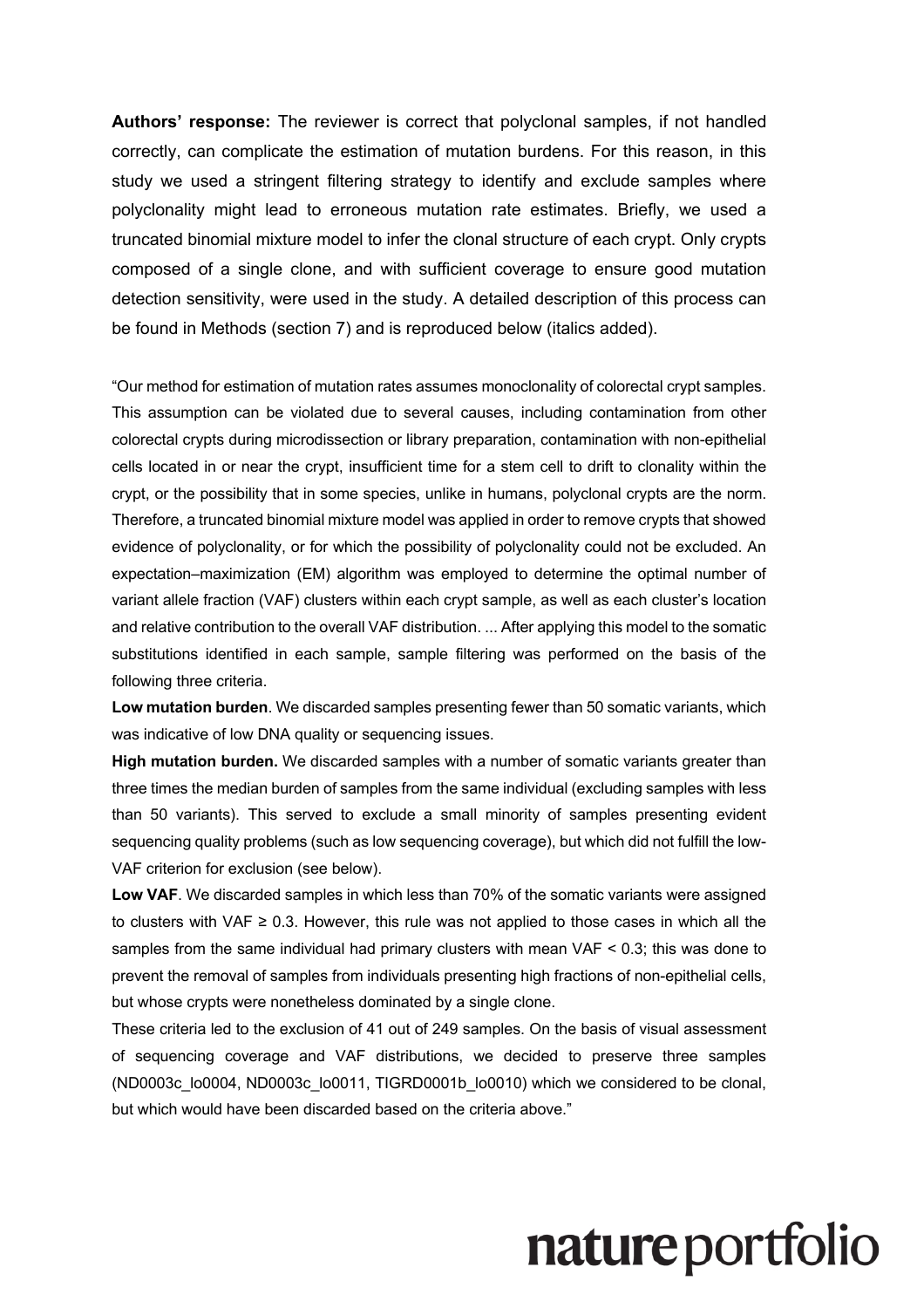This sample filtering strategy enabled us to identify and remove polyclonal samples, avoiding the overestimation of burden from samples with multiple crypts, or missing variants due to reduced sensitivity. As for those samples showing skewed VAF distributions in Extended Data Figure 3, these were either (**i**) samples belonging to individuals for which all samples had similarly low VAFs (see "Low VAF" filter above), which we therefore believed to be affected by contamination with non-crypt DNA, rather than polyclonality; or (**ii**) three samples that we chose to preserve in spite of our filtering (see last sentence of the quoted section), due to their showing qualitative evidence of clonality (e.g. mutation burdens comparable to those of clonal samples from the same individual). Hence, we are confident that these samples are not biasing our mutation burden estimates.

*Reviewer:* 8. The discussion might benefit from including some more controversial points. Currently the narrative is almost a little bit too "optimized" and smooth (at least for my taste). In their discussion, the authors write "The most striking finding of this study is the inverse scaling of somatic mutation rates with lifespan. This has been a longstanding prediction of the somatic mutation theory of ageing. The observation is consistent with a causative role of somatic mutations in mammalian ageing." But some of the authors of this paper have recently published two Biorxiv preprints showing that individuals with increased mutation rates due to deficient polymerases or DNA mismatch repair do not show accelerated aging (only an increased risk of cancer). From the abstract of one of those Biorxiv papers: "The results, therefore, do not support a simple model in which all features of ageing are attributable to widespread cell malfunction directly resulting from somatic mutation burdens accrued during life." How do the authors reconcile these findings with their speculation that mutation rates are a primary cause of aging?

**Authors' response:** We thank the reviewer for this comment, which we hope has enabled us to strengthen this part of the manuscript. We originally found it difficult to include a full and detailed discussion of the nuances of different interpretations within the discussion section, given the stringent length constraints. Instead, we chose to give prominence to the new data in this study and write a shorter discussion listing different possible interpretations of the results, including both causal and non-causal interpretations.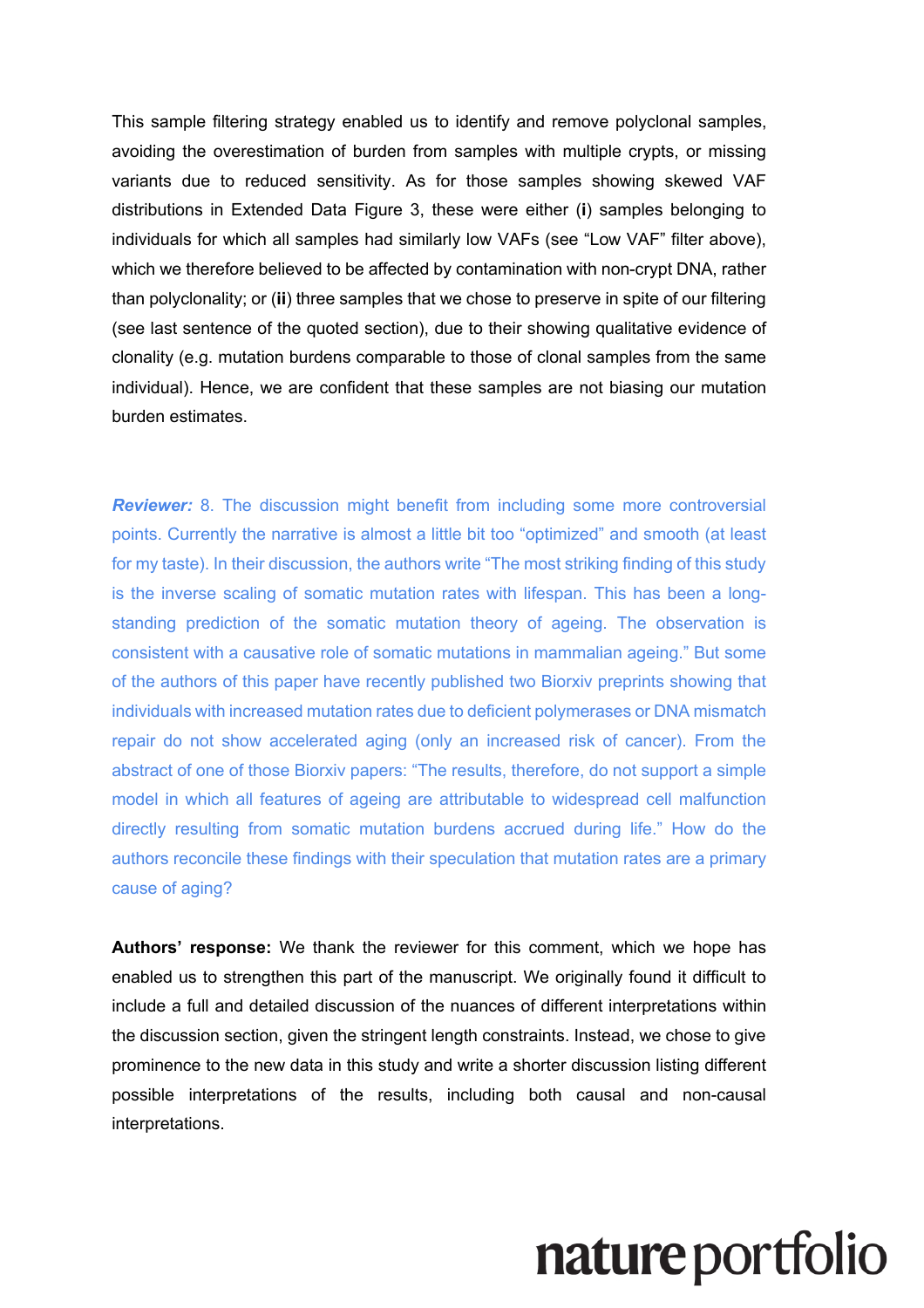However, motivated by this question, we have now written a new supplementary section to help contextualise our results within the large body of previous work on evolutionary and mechanistic theories of ageing. This section also discusses our results in the context of the two preprints mentioned by the reviewer. We point to this new section clearly in the main text, and hope that readers will find it helpful.

**Action**: We have added a new supplementary section to address these points.

*Reviewer:* 9. Also in the discussion, can the authors speculate on how their findings are expected to relate to cancer risk? Can they include some thoughts about the number of cells that undergo the described mutagenesis in each species and how this number may relate to organism-level cancer risk? Peto's paradox refers partially to lack of association between the number of cells in an organism and cancer risk. Even if individual end-oflife cells across species have a fairly similar mutation burden, overall cancer risk might still be expected to scale with the number of cells in an organism. Of course, we know that it does not, but I think it would be important to clarify that this work does not "solve" Peto's paradox (nor does it need to – that would be a very high bar).

**Authors' response:** We thank the reviewer for their valuable suggestion. We agree that the lack of a strong correlation between body mass and mutation rate suggests that species are likely to have evolved other mechanisms to "solve" Peto's paradox. To explore this question further, we have added a new supplementary section that uses a simple model of cancer risk (Armitage–Doll multistep model of carcinogenesis) to explain how large changes in cancer risk can be achieved with and without changes in the somatic mutation rate.

**Action**: We have added a new supplementary section (Supplementary Note 2) to expand on how our results relate to cancer risk.

#### **Referee #2 (Remarks to the Author):**

*Reviewer:* Cagan et al. asked whether somatic mutation rates scale across a selection of mammals in relation to the measured species-specific lifespan (80% max scored survivorship). Remarkably, they find that species-specific mutation rate inversely correlates with species-specific lifespan (short-lived species have higher mutation rates)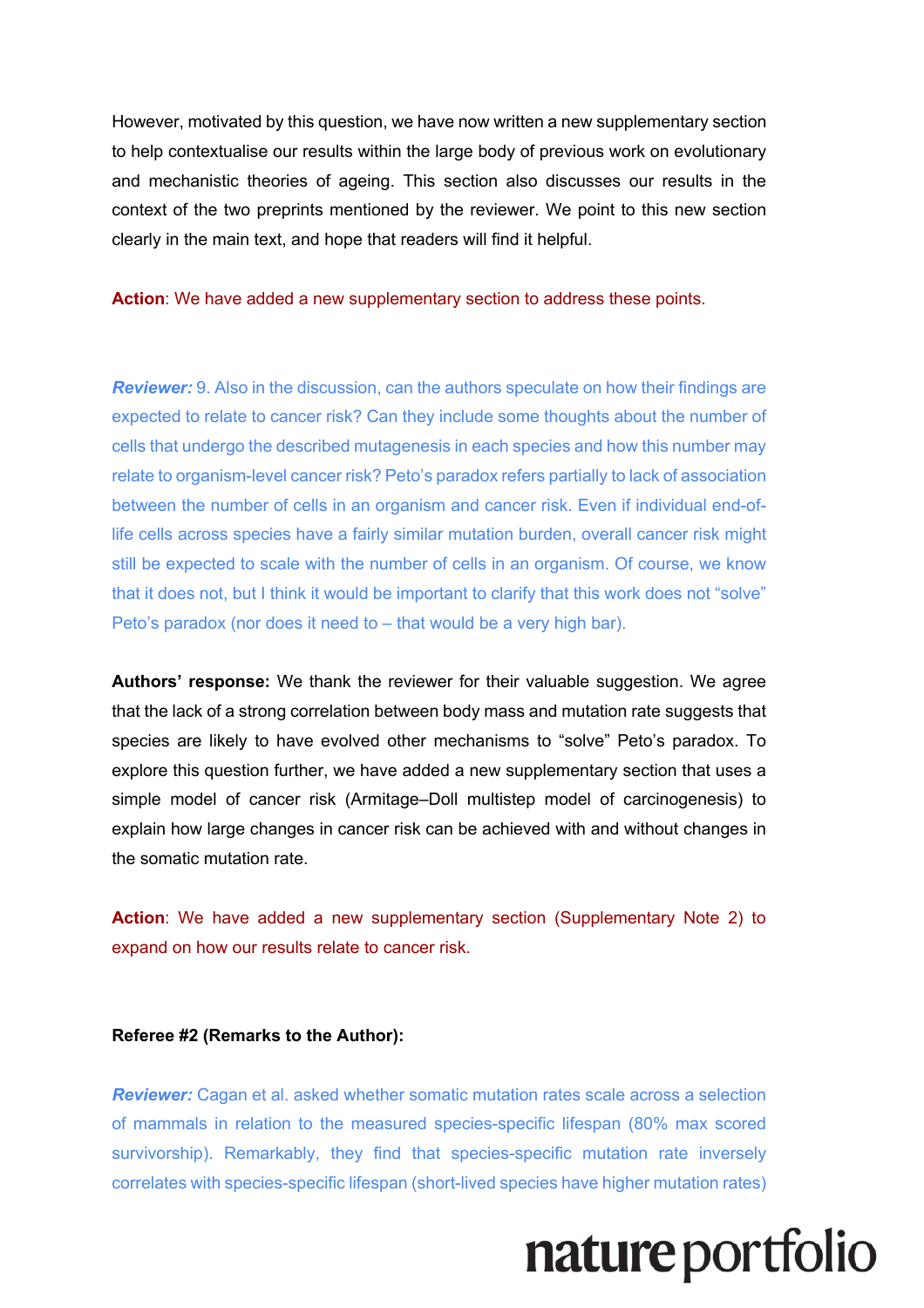and that the life-long cumulative mutation burden is comparable across species. Their analysis is rigorous, convincing and their conclusions are fully supported by their results. The authors measured somatic mutation rates in intestinal crypts across a spectrum of mammals, which differ in body size, lifespan, metabolic rates and phylogenetic relatedness. They call somatic variants in intestinal crypts against skin, using a sequencing depth of 30x. They compute single-base-substitutions and indels in nuclear and mitochondrial genomes across all species. I congratulate the authors for a great piece of work. I greatly enjoyed reading this manuscript, which I consider a milestone and a breath of pure oxygen in the field of comparative genomics of aging.

What this work shows is a scale-free relationship between the rate of somatic mutations and species-specific lifespan. While the mechanistic part related with the mutational spectra across species alludes to specific shared mechanisms responsible for mutation rates to scale across species with lifespan - and this could have deserved further investigation and mechanistic analysis - the novelty and solidity of the main finding in my opinion is worthy of publication on nature.

**Authors' response:** We are grateful for the positive summary of our study.

#### **Questions and comments:**

**Reviewer:** 1. Overall, the quality of the figures is not "impressive" and rather cheap. I find that more effort could be placed in making figures 1b and 3a more intuitive to the readers.

**Authors' response:** We aimed to use simple representations to make them as clear as possible, but we appreciate the reviewer's feedback. In response to it, we have modified several panels to make them more intuitive to readers. The changes include the use of an improved colour scheme for Figs 1b and 3a, as well as additional colouring for panels Fig 3b-f. We have also added new panels to Fig 3.

**Action**: We have updated Figures 1 and 3 in an effort to make them more intuitive to readers.

*Reviewer:* 2. Have the authors "controlled" somatic mutation rate by estimated genome size (e.g. considered as an explanatory variable)? In several species, (germline, not somatic) mutation rate significantly scale with genome size (e.g., check Cui et al.https://doi.org/10.1016/j.cell.2019.06.004 [doi.org]).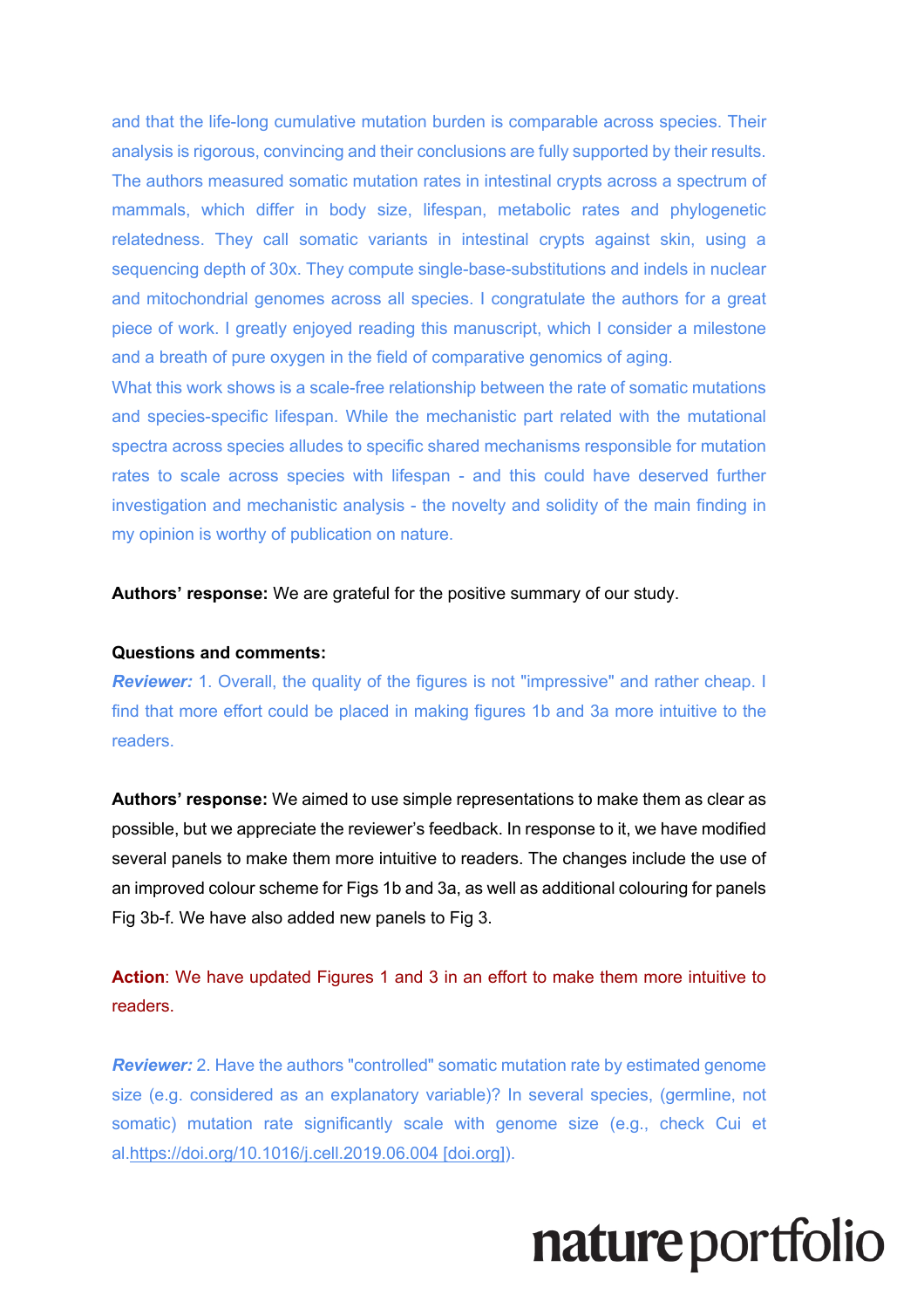**Authors' response:** We thank the reviewer for this question. For the mammals included in this study the variation in genome size was very modest, with only a 1.3-fold difference between the smallest and largest genome (Supplementary Table 4). Following the reviewer's suggestion, we have tested the effect of incorporating total genome size as an explanatory variable using a linear mixed-effects model (*mutation rate* ~ 1 / *lifespan* + *genome size*). We found this variable's effect to be non-significant (fixed effect = - 5.9×10<sup>-8</sup>, P=0.098). A likelihood ratio test of this model against a model without genome size also supported a non-significant effect (*P*=0.088).

More importantly, because of the small variation in genome size and the large variation in somatic mutation rates per year across the species studied here, the conclusions are analogous when using alternative estimates of the somatic mutation rate. A regression analysis employing mutation rate per megabase, or mutation rate per coding exome, yielded results comparable to those of the analysis of mutation rate per genome (see Extended Data Figure 12). These results indicate that the variation in mutation rate is not explained by differences in genome size for these species.

The limited variation in genome size among the species included in this data set means they are not ideal for studying the impact of genome size on mutation rate. We hope that future studies including species with more variation in their genome size, and the relative proportion of their coding to non-coding genome, will lead to a better understanding of the relationship between genome size and somatic mutation rate.

*Reviewer:* 3. How far in phylogeny does the relationship between mutation rate and lifespan scale? What about century-long lived whales? What about super long-lived bats? What about beyond mammals? It would be nice if the authors could at least comment on this.

**Authors' response:** We are also very interested in these questions. Unfortunately, despite several years of sample collection through multiple collaborators, the need to work with fresh colon tissue samples collected at autopsy from captive individuals of known ages made it challenging to obtain additional samples from longer-lived mammals, including whales and bats. This is however something that we continue to pursue.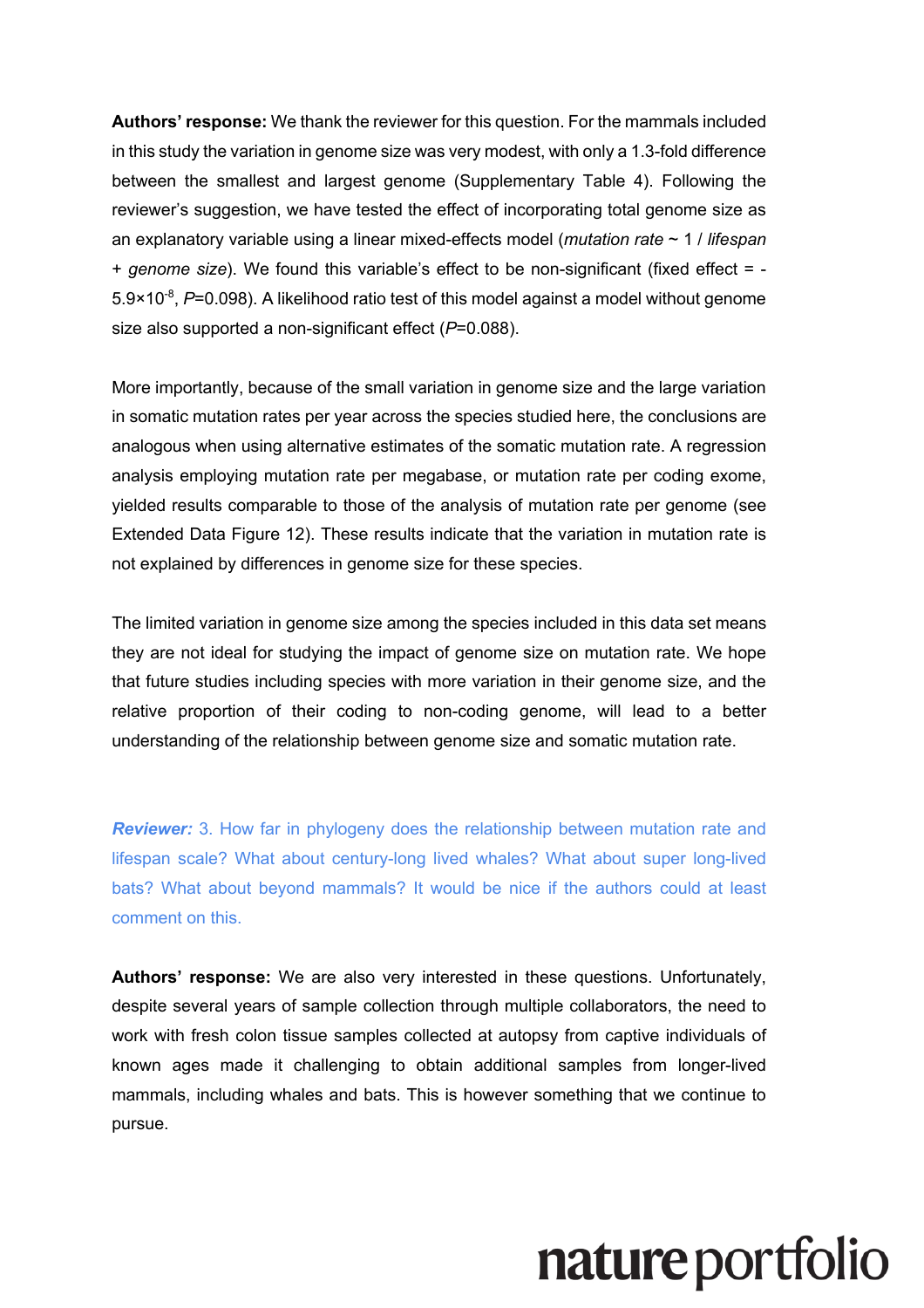It will be of particular interest to know to what extent the relationship between mutation rate and lifespan scales in species with either extremely short or extremely long lifespans and, as the reviewer mentions, beyond mammals. We are currently in the process of collecting samples to address these questions. We are also developing more advanced sequencing methods that will not require autopsy samples, enabling studies even outside of vertebrates. However, all of this work is at a very early stage. We finish the manuscript acknowledging that similar studies across the wider tree of life will be of great interest to shed light on these questions, but at present we feel it would be premature to speculate on this within the manuscript without relevant data.

**Reviewer:** 4. I understand that the intercept for the mutation rate model is negligible, as represented in figure 1c. This finding justifies the use of a zero-intercept mixed effect model. However, it would be important to know what happens with a multilevel mixed effect model, where intercept and slope are "learned" from the data. This way, the authors can report an actual mean value for the intercepts in their model.

**Authors' response:** We thank the reviewer for their careful consideration of our mutation rate model. We may have misunderstood the question, but we believe that the reviewer is suggesting that we try to use free-intercept regression models to obtain estimates for both the intercepts and slopes of the relationship of mutation burden vs age in each species. We have done this in two ways in the manuscript. First, the linear regressions shown in Fig 1c are unconstrained regressions with free intercept and slopes. The estimates for each species for the slope using a zero-intercept regression, and for the slope and intercept using an unconstrained regression, are provided in Supplementary Table 3. The latter could only be run on species with at least 3 individuals. As the reviewer notes, all of the unconstrained regressions yielded nonsignificant intercepts. We thus used a zero-intercept assumption in the LME model in Fig 3. The motivation for doing so was to obtain much more precise estimates of the mutation rate per year with few individuals per species.

For completion, we also ran a LME model analogous to that in Fig 3 using free intercepts, as suggested by the reviewer. A likelihood ratio test comparing this model to the simpler model with zero-intercept across species yielded a non-significant effect for the addition of the intercepts (*P*=0.23) (Methods, section 17). Consistent with this, the zero-intercept model yielded lower values for both the Bayesian information criterion and the Akaike information criterion (Methods, section 17).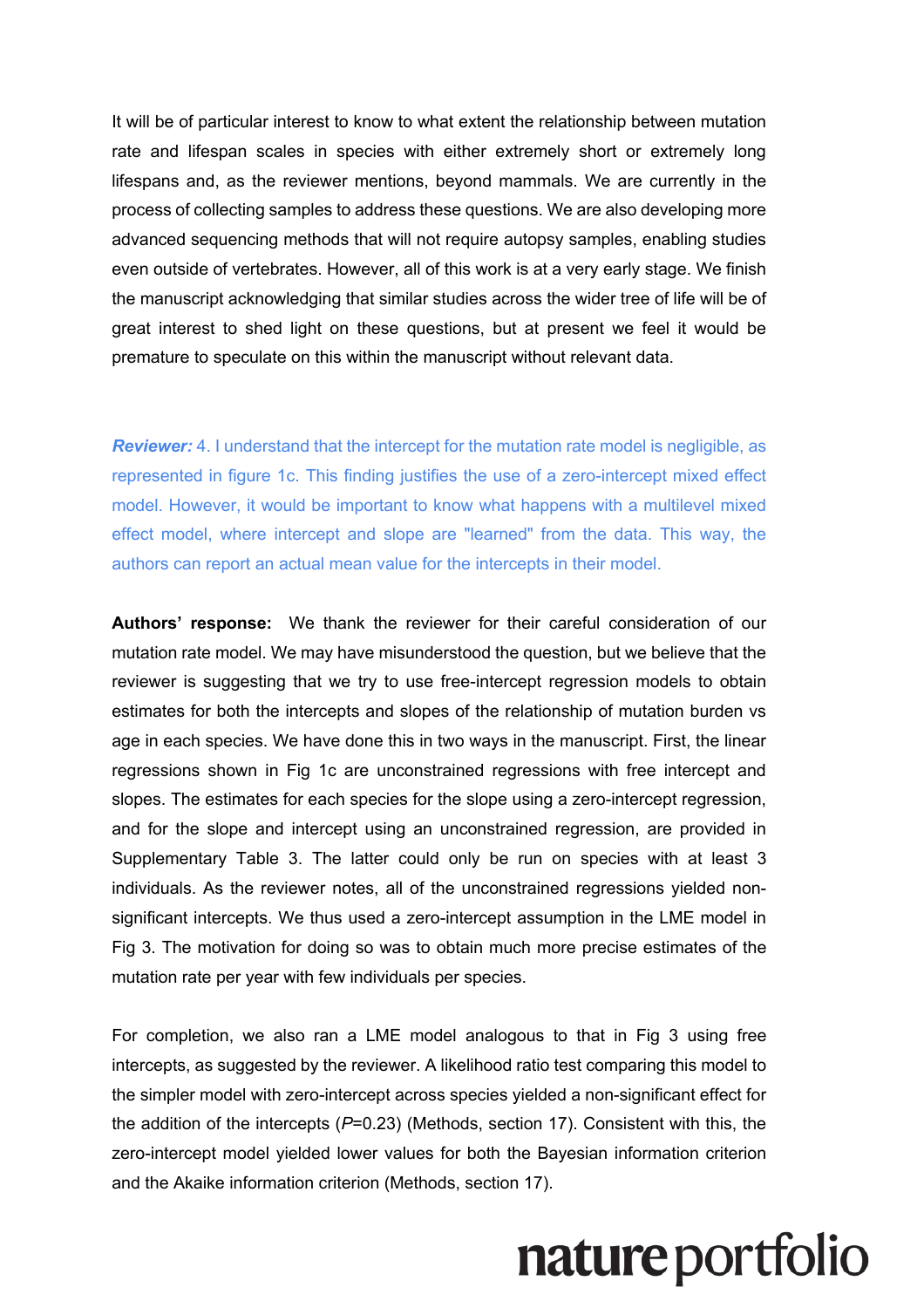#### **Referee #3 (Remarks to the Author):**

*Reviewer:* In their study, the authors report a detailed survey of somatic mutation rates in 16 species. I am not aware of a previous attempt to measure somatic mutation rates in so many species and with these methods or others that would provide such a detailed comparative portrait of somatic mutation. Their findings were that somatic mutation rate scales best with lifespan rather than mass or other life history traits and that mutational patterns are largely the same across these mammals. They also report that despite 30 fold range in lifespan, the end of life mutational burden only ranges about 3 fold across these species. I found the approach to be powerful and the conclusions to be impactful.

While these specific methods are not my specialty, the authors convincingly argue that their model (the intestinal crypt) and methods (resequencing of multiple samples and individuals with detailed filtering) are sound and ideal for these questions. key diagnostic results are also in-line with previously reported conclusions from human studies.

The analyses were also sound in my view and yet simple enough to be general and robust and understood by most readers. For example, the amount of variance in mutation rate explained by inverse age was not subtle (82%) and this speaks to the strength of that conclusion.

I find the study to be exciting, clear, well written and well executed. Proper controls were performed and alternative explanations were explored. From my perspective, I did not find many concerns. I would like to see this manuscript published at Nature.

**Authors' response:** We are very grateful for the positive summary of our manuscript.

#### **Minor Concern:**

*Reviewer:* 1. It would help the reader to have more explanation of how mutational signatures are derived and what they represent, when they are first presented.

**Action**: We thank the reviewer for their comment. We have added further explanation about mutational signatures in the manuscript (section "*Similar mutational signatures across mammals*").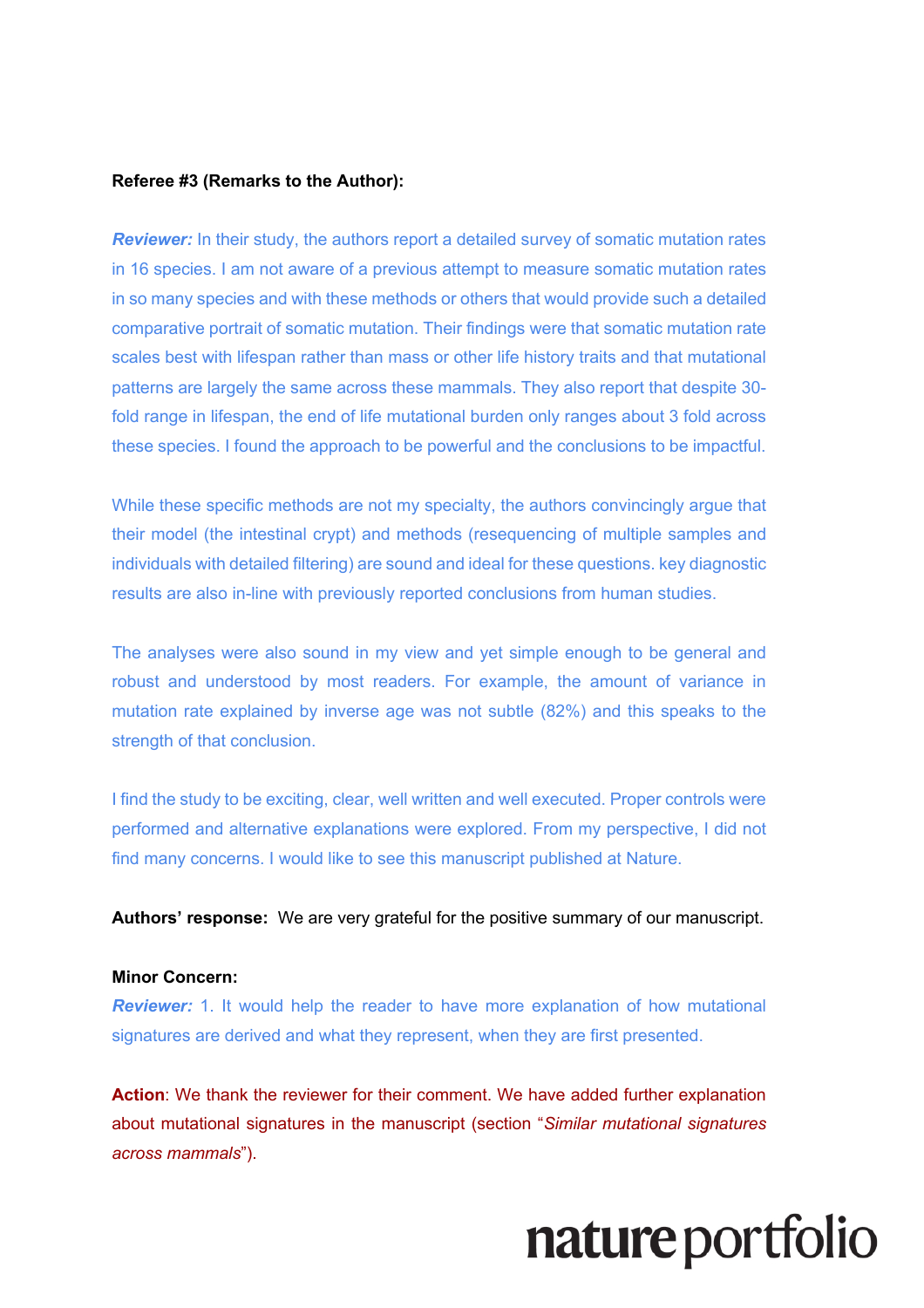### **References**

- 1. Hesterberg, T. Bootstrap. *Wiley Interdiscip. Rev. Comput. Stat.* **3**, 497–526 (2011).
- 2. Abascal, F. *et al.* Somatic mutation landscapes at single-molecule resolution. *Nature* (2021) doi:10.1038/s41586-021-03477-4.
- 3. Sanders, M. A. *et al.* Life without mismatch repair. *bioRxiv* 2021.04.14.437578 (2021) doi:10.1101/2021.04.14.437578.
- 4. Robinson, P. S. *et al.* Inherited MUTYH mutations cause elevated somatic mutation rates and distinctive mutational signatures in normal human cells. *bioRxiv* 2021.10.20.465093 (2021) doi:10.1101/2021.10.20.465093.